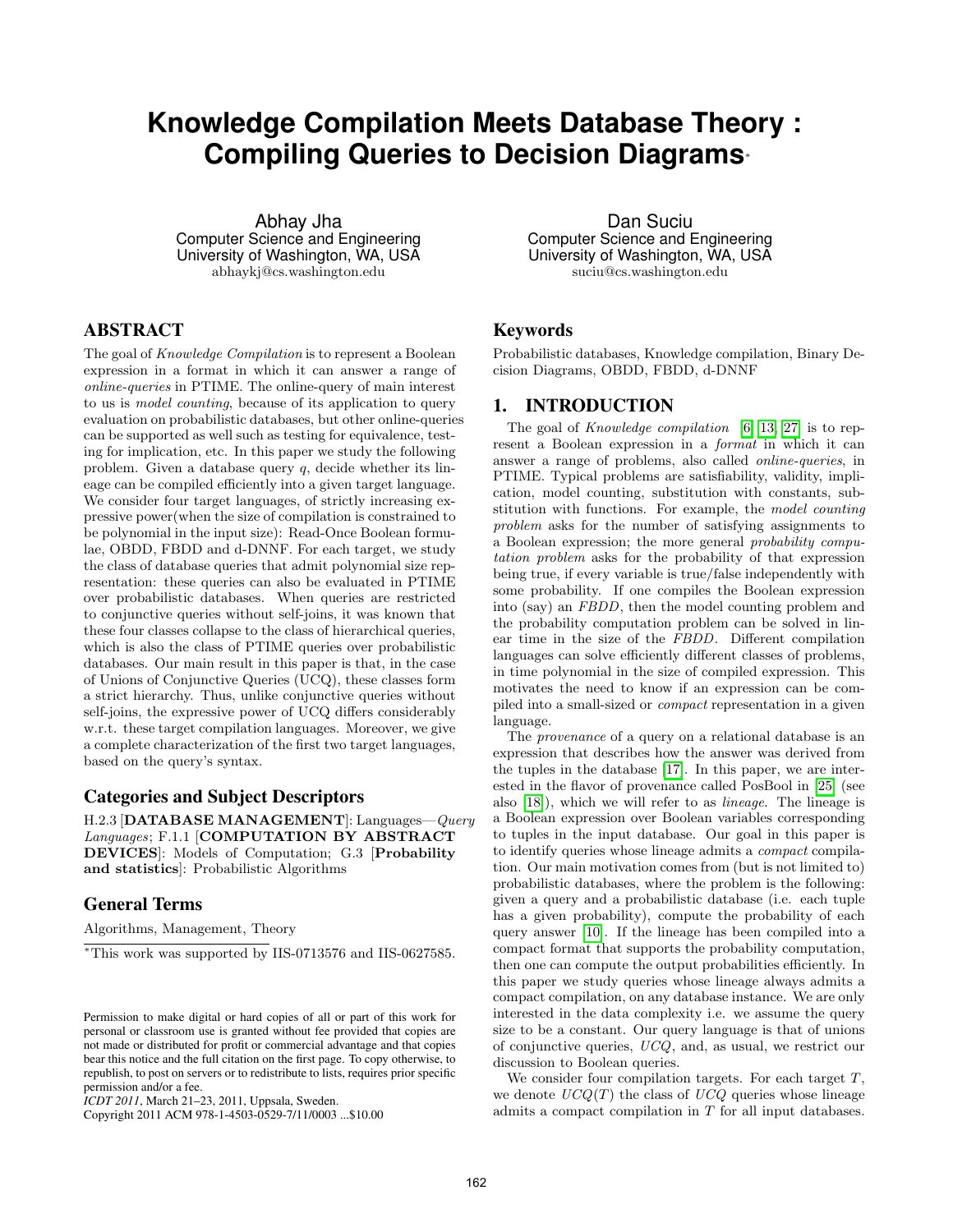<span id="page-1-0"></span>

| Query                                                                                                                                                                                                       | Syntactic                                                                                     | Membership in $UCQ(T)$ , where T is |              |              |            |                |
|-------------------------------------------------------------------------------------------------------------------------------------------------------------------------------------------------------------|-----------------------------------------------------------------------------------------------|-------------------------------------|--------------|--------------|------------|----------------|
|                                                                                                                                                                                                             | properties                                                                                    | RO                                  | <i>OBDD</i>  | <i>FBDD</i>  | UCQ        | P              |
| $q_1 = R(x_1)S(x_1,y_1) \vee S(x_2,y_2)T(x_2)$                                                                                                                                                              | inversion-free;<br>read-once                                                                  | yes                                 | yes          | yes          | yes        | yes            |
| $q_2 = R(x_1), S(x_1, y_1), S(x_2, y_2), T(x_2)$                                                                                                                                                            | inversion-free                                                                                | $\mathbf{n}$                        | <b>ves</b>   | yes          | yes        | yes            |
| $q_V = R(x_1), S(x_1, y_1)$<br>$\vee S(x_2,y_2), T(y_2)$<br>$\vee R(x_3), T(y_3)$                                                                                                                           | has inversion;<br>all lattice points<br>have separators                                       | $\mathbf{n}$                        | no           | yes          | yes        | yes            |
| $q_W =$<br>$(R(x_1), S_1(x_1, y_1) \vee S_2(x_2, y_2), S_3(x_2, y_2))$<br>$\wedge (R(x_3), S_1(x_3, y_3) \vee S_3(x_4, y_4), T(y_4))$<br>$\wedge (S_1(x_5, y_5), S_2(x_5, y_5) \vee S_3(x_6, y_6), T(y_6))$ | lattice point $\ddot{0}$<br>has no separator<br>but is erasable                               | $\mathbf{n}$                        | $\mathbf{n}$ | $\mathbf{n}$ | yes        | yes            |
| $q_9$ in Fig. 1                                                                                                                                                                                             | lattice point $0$<br>has no separator<br>and has $\mu = 0$<br>and<br>is<br>$non-$<br>erasable | $\mathbf{n}$                        | $\mathbf{n}$ | $\mathbf{n}$ | $\ddot{?}$ | yes $ 11 $     |
| $h_1 = R(x_1), S(x_1, y_1) \vee S(x_2, y_2), T(y_2)$                                                                                                                                                        | lattice point 0<br>has no separator<br>and has $\mu \neq 0$                                   | $\mathbf{n}$                        | no           | no           | no         | $no^* [8, 11]$ |

Table 1: Several representative queries. All queries are hierarchical, and have the additional syntactic properties shown.  $\hat{0}$  denotes the minimal element of the query's CNF-lattice;  $\mu$  its Mobius function. Queries  $q_2, q_V, q_W$  separate the corresponding classes. We conjecture that  $q_9$  separates  $UCQ(UCQ)$  from  $UCQ(P)$ .  $^*$   $h_1$ separates  $UCQ(P)$  from  $UCQ$ , assuming  $FP \neq \#P$ .

The first target are Read Once formulas, RO. A Boolean expression is  $RO$  if it can be written using the connectors  $\wedge$ ,  $\vee$ ,  $\neg$  in such a way that every input variable is used only once. Read-once formulas admit an elegant characterization due to Gurvich [\[19\]](#page-11-9) (see [\[16\]](#page-11-10)). Thus,  $UCQ(RO)$  is the class of queries  $q$  such that for every input database, the lineage of  $q$  on that database is a read-once formula. The second and third targets are Ordered and Free BDD. A Binary De $cision Diagram<sup>1</sup>$ , BDD, is a rooted DAG where each internal node is labeled with a variable and has two outgoing edges labeled 0 and 1, and each sink node is labeled either 0 or 1. A BDD can be used to compute the value of the Boolean expression: starting at the root node, at each variable node follow the 0 or the 1 edge according to the variable's value, stop after reaching a sink node, and return its label. A BDD is free (hence FBDD) if any path from the root to a sink node reads every variable at most once. An FBDD is ordered (hence OBDD) if there exists a total order on the Boolean variables s.t. any path from the root to a sink node reads the variables in this order (it may skip some variables). Thus,  $UCQ(OBDD)$  and  $UCQ(FBDD)$  denote the class of queries q s.t. that for any database instance  $D$ , the lineage of q on D admits an OBDD (FBDD) of polynomial size in D. Finally, our fourth target are d-DNNF, introduced by Darwiche [\[12\]](#page-11-11) (see also [\[13\]](#page-11-1)), which are DAGs whose leaves are labeled with Boolean variables or their negation, and internal nodes are labeled either an independent-∧ (where the two children must have distinct sets of Boolean variables), or with disjoint-∨ (where the two children must be exclusive Boolean formulas).  $UCQ(UCQ)$  represents the class of queries whose lineage admits a polynomial size d-DNNF, for any input database.

In addition to these four classes defined by a compilation target, we also consider  $UCQ(P)$ , the class of queries q with the property that, for every probabilistic database  $D_i$ the probability of  $q$  on  $D$  can be computed in PTIME in the size of  $D$ . It follows from known results that these five classes form an increasing hierarchy:  $UCQ(RO) \subseteq UCQ(OBDD) \subseteq$  $UCQ(FBDD) \subseteq UCQ(UCQ) \subseteq UCQ(P).$ 

Dalvi and Suciu [\[9,](#page-11-12) [10\]](#page-11-6) have studied the evaluation problem over probabilistic databases for conjunctive queries without self-joins, denoted here  $CQ^-$ , and showed that the class of queries computable in PTIME,  $CQ^{-}(P)$ , consists precisely of hierarchical queries (reviewed in [Sect. 2\)](#page-2-0). Olteanu and Huang [\[20\]](#page-11-13) have shown a remarkable result: that for any hierarchical query, its lineage is a read-once formula. In other words, they explained that the reason why hierarchical queries can be computed in PTIME is because their lineage is read once. This immediately implies (assuming  $FP \neq$  $#P$ ) that the following five classes collapse:  $CQ^{-}(RO)$  =  $CQ^{-}(\text{OBDD}) = CQ^{-}(\text{FBDD}) = CQ^{-}(\text{UCQ}) = CQ^{-}(P).$ 

In this paper we show that, on unions of conjunctive queries (UCQ), these classes no longer collapse. In fact they form a strict hierarchy:  $UCQ(RO) \subsetneq UCQ(OBDD) \subsetneq$  $UCQ(FBDD) \subseteq UCQ(UCQ) \subseteq UCQ(P)$ . This means that the reason why certain queries can be computed in PTIME over probabilistic database is no longer their read-onceness, or any other efficient compilation method. (We were not able to separate  $UCQ(UCQ)$  from  $UCQ(P)$  but we conjecture that they are also separated); instead, each notion of efficiency is distinct. We refer to [Table 1](#page-1-0) to discuss our

<sup>1</sup>BDD are also known as Branching Program(BP) in the literature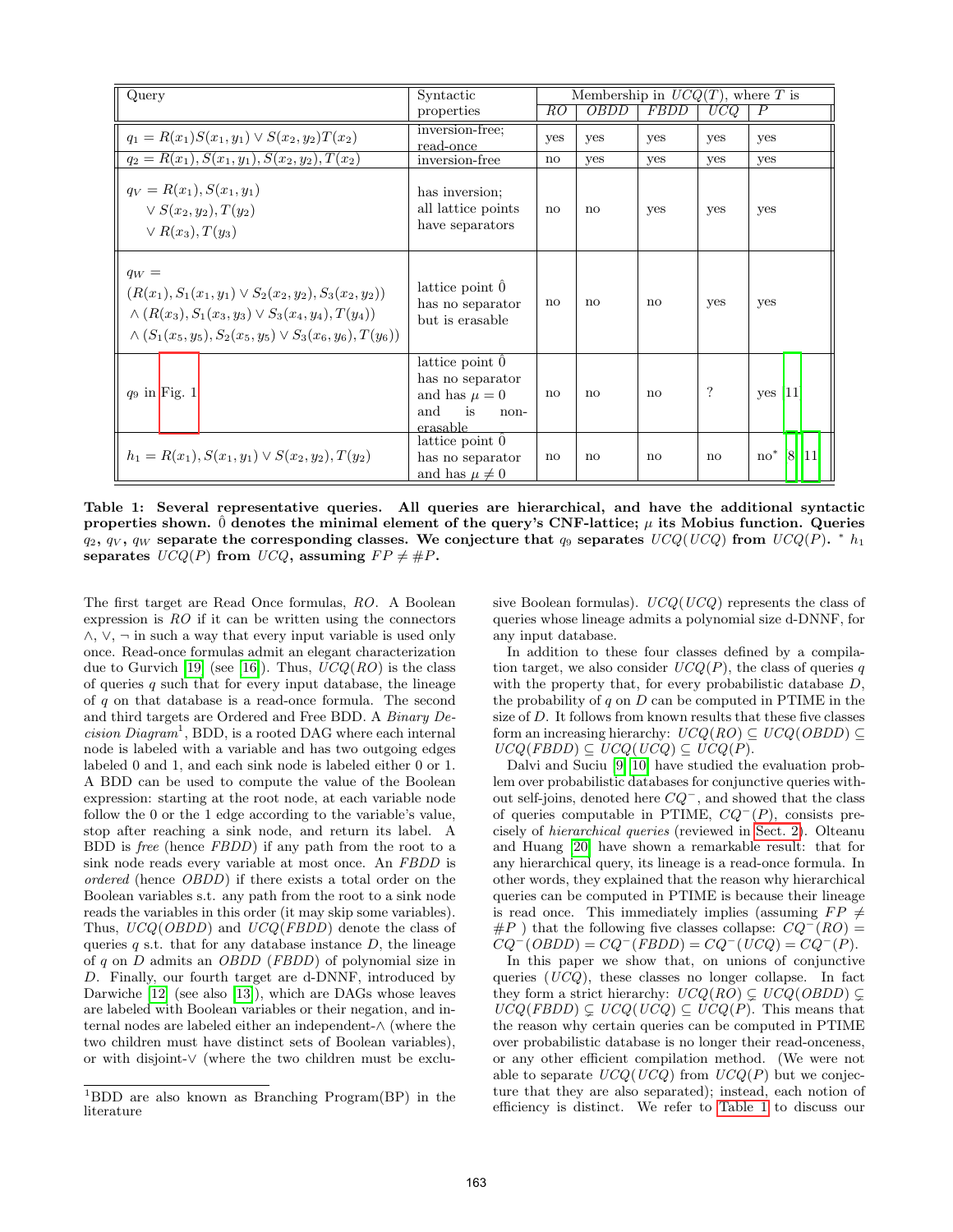results.

Our results make use of three syntactic properties of a query, called inversion [\[8\]](#page-11-8), separator [\[11\]](#page-11-7), and hierarchical queries [\[10\]](#page-11-6), reviewed in [Sect. 2.](#page-2-0) The following strict implications hold: inversion-free implies existence of separators at all levels, which implies the query is hierarchical.

We give a complete characterization of  $UCQ(RO)$  and  $UCQ(OBDD)$ .  $UCQ(OBDD)$  coincides with inversion-free queries.  $UCQ(RO)$  coincides with queries that are both inversion-free and can be written using ∧, ∨, ∃ such that every relation symbol occurs only once. For example,  $q_1$  in [Ta](#page-1-0)[ble 1](#page-1-0) can be written as  $\exists x.((R(x) \vee T(x)) \wedge \exists y.(S(x,y)))$ : here each symbol  $R, S, T$  occurs only once and, since  $q_1$  is also inversion-free, it follows that it is in  $UCQ(RO)$ . Note that the characterization of  $UCQ(RO)$  is unrelated to Gurvich's characterization of read-once Boolean expressions [\[19,](#page-11-9) [16\]](#page-11-10), or to the algorithm for checking read-once-ness in [\[22\]](#page-11-14): these results are about the lineage, our result is about the query.

For  $UCQ(FBDD)$  and  $UCQ(UCQ)$ , we only give sufficient conditions by making use of the CNF-lattice associated to a query (introduced in  $[11]$ ), where each lattice element x is labeled by a subquery, denoted  $\lambda(x)$ . A sufficient condition for a query to be in  $UCQ(FBDD)$  is for every lattice element to have a separator and to satisfy some additional condition. A sufficient condition for  $UCQ(UCQ)$  is that every lattice element must have a separator, except those lattice elements that can be erased (a notion we define in [Sect. 6\)](#page-9-0). For comparison, the necessary and sufficient condition for  $UCQ(P)$  is that every lattice element must have a separator, except those lattice elements where the Mobius function is  $0 \ (\mu = 0)$  [\[11\]](#page-11-7). If an element can be erased, then its Mobius function is 0, but the converse is not true, as illustrated by  $q_9$  in [Table 1.](#page-1-0) We conjecture that  $q_9$  is not in  $UCQ(UCQ).$ 

The most difficult results in this paper are the separation results  $UCQ(OBDD) \subsetneq UCQ(FBDD) \subsetneq UCQ(UCQ)$ ; they are separated by the queries  $q_V$  and  $q_W$  respectively in [Ta](#page-1-0)[ble 1.](#page-1-0) The lineage for queries in  $UCQ$  is a *simple* Boolean expression: it is monotone, and has a DNF expression of polynomial size. In this sense, our separation results make important contributions to the general separation problem of polynomial-size OBDD, FBDD, and d-DNNF. Early lower bounds for FBDD were for non-monotone formulas, with exponential size DNFs. The first "simple" Boolean formula shown to have exponential  $FBDD$  was given by Gál in [\[14\]](#page-11-15), followed by a "very simple" formula given by Bollig and Wegener [\[1\]](#page-11-16). The latter is of importance to us, because that formula is precisely the lineage of the non-hierarchical query  $R(x), S(x, y), T(y)$ , and it implies that all non-hierarchical queries have exponential size FBDD, but says nothing about hierarchical queries  $(q_W$  is hierarchical).

The lineage of the query  $q_V$ , that we use for the first major separation  $UCQ(OBDD) \subset UCQ(FBDD)$  is, to the best of our knowledge, the first "simple" Boolean formula separating polynomial-size OBDD from FBDD. Previous Boolean formulas separating the two classes are non-monotone, and do not have polynomial size DNFs. The classic example is the Weighted Bit Addressing problem (WBA), defined as  $F(X_1, ..., X_n) = X_{\sum_{i=1,n} X_i}$  (where  $X_0 = 0$ ). Bryant [\[5\]](#page-11-17) has shown that has it has no polynomial size *OBDD*, while Gergov and Meinel [\[15\]](#page-11-18) and independently Sieling and Wegener [\[23\]](#page-11-19) have shown that WBA has a polynomial sized

FBDD. More examples are given in [\[26\]](#page-11-20). Our characterization of  $UCQ(OBDD)$  and  $UCQ(FBDD)$  allows one to give a class of simple boolean expressions that separate polynomial-size OBDD from FBDD.

The lineage of the query  $q_W$  that we use for our second major separation  $UCQ(FBDD) \subseteq UCQ(UCQ)$  is also, to the best of our knowledge, the first "simple" Boolean formula separating polynomial-size FBDD from d-DNNF. The previous separation relies on a result due to Bollig and Wegener [\[2\]](#page-11-21): they give an example of two Boolean formulas  $\Phi_1, \Phi_2$  that have polynomial size *OBDD*,  $\Phi_1 \wedge \Phi_2 \equiv \texttt{false}$ , yet  $\Phi_1 \vee \Phi_2$  cannot have polynomial size FBDD. Hence  $\Phi_1 \vee \Phi_2$  separates d-DNNF from FBDD.

Finally, we note that no lower bounds for d-DNNFs are presently known, except for formulas whose probability computation problem is hard for  $#P$ . In particular, we leave open the question whether  $UCQ(UCQ) \subset UCQ(P)$ . However, our algorithm in [Sect. 6](#page-9-0) suggests how d-DNNFs may be constructed for general queries, which further suggests that this is not possible for  $q_9$ . We conjecture that  $q_9$  is not in  $UCQ(UCQ)$ , and, hence, that its lineage has no polynomial size d-DNNF.

The paper is organized as follows. We give the basic definitions and review the relevant results in [\[11\]](#page-11-7) in [Sect. 2,](#page-2-0) then discuss read-once, OBDD, FBDD, and d-DNNF in [Sect. 3,](#page-5-0) [Sect. 4,](#page-5-1) [Sect. 5,](#page-8-0) [Sect. 6.](#page-9-0) We conclude in [Sect. 7.](#page-10-0) The missing proofs can be found in the full version of this paper.

#### <span id="page-2-0"></span>2. BACKGROUND AND DEFINITIONS

In this paper we discuss unions of conjunctive queries  $(UCQ)$ , which are expressions defined by the following grammar:

<span id="page-2-1"></span>
$$
Q ::= R(\bar{x}) | \exists x . Q_1 | Q_1 \land Q_2 | Q_1 \lor Q_2 \tag{1}
$$

 $R(\bar{x})$  is a relational atom with variables and/or constants, whose relation symbol  $R$  is from a fixed vocabulary. We replace  $\wedge$  with comma, and drop  $\exists$ , when no confusion arises: for example we write  $R(x)$ ,  $S(x)$  for  $\exists x \cdot (R(x) \wedge S(x))$ .

A query is an expression as defined by [Eq. 1,](#page-2-1) up to logical equivalence. We consider only Boolean queries in this paper. A conjunctive query (CQ) is a query that can be written without  $\vee$ . Given two conjunctive queries  $q, q'$ , the logical implication  $q \Rightarrow q'$  holds iff there exists a homomorphism  $q' \rightarrow q$  [\[7\]](#page-11-22).

Let  $D$  be a database instance. Denote  $X_t$  a distinct Boolean variable for each tuple  $t \in D$ . Let Q be a UCQ. The lineage of Q on D is the Boolean expression  $\Phi_Q^D$ , or simply  $\Phi_Q$  if D is understood from the context, defined inductively as follows, where  $ADom(D)$  denotes the active domain of the database instance:

$$
\Phi_{R(\bar{a})} = X_{R(\bar{a})} \quad \Phi_{\exists x. Q} = \bigvee_{a \in ADom(D)} \Phi_{Q[a/x]} \quad (2)
$$

$$
\Phi_{Q_1 \wedge Q_2} = \Phi_{Q_1} \wedge \Phi_{Q_2} \qquad \Phi_{Q_1 \vee Q_2} = \Phi_{Q_1} \vee \Phi_{Q_2} \quad (3)
$$

The query evaluation problem on probabilistic databases is the following. Given numbers  $p(t) \in [0, 1]$ , compute the probability that the formula  $\Phi_Q$  is equal to 1, if each Boolean variable  $X_t$  is set to 1 independently, with probability  $p(t)$ ; the resulting probability is denoted  $P(Q) = P(\Phi_Q^D)$ .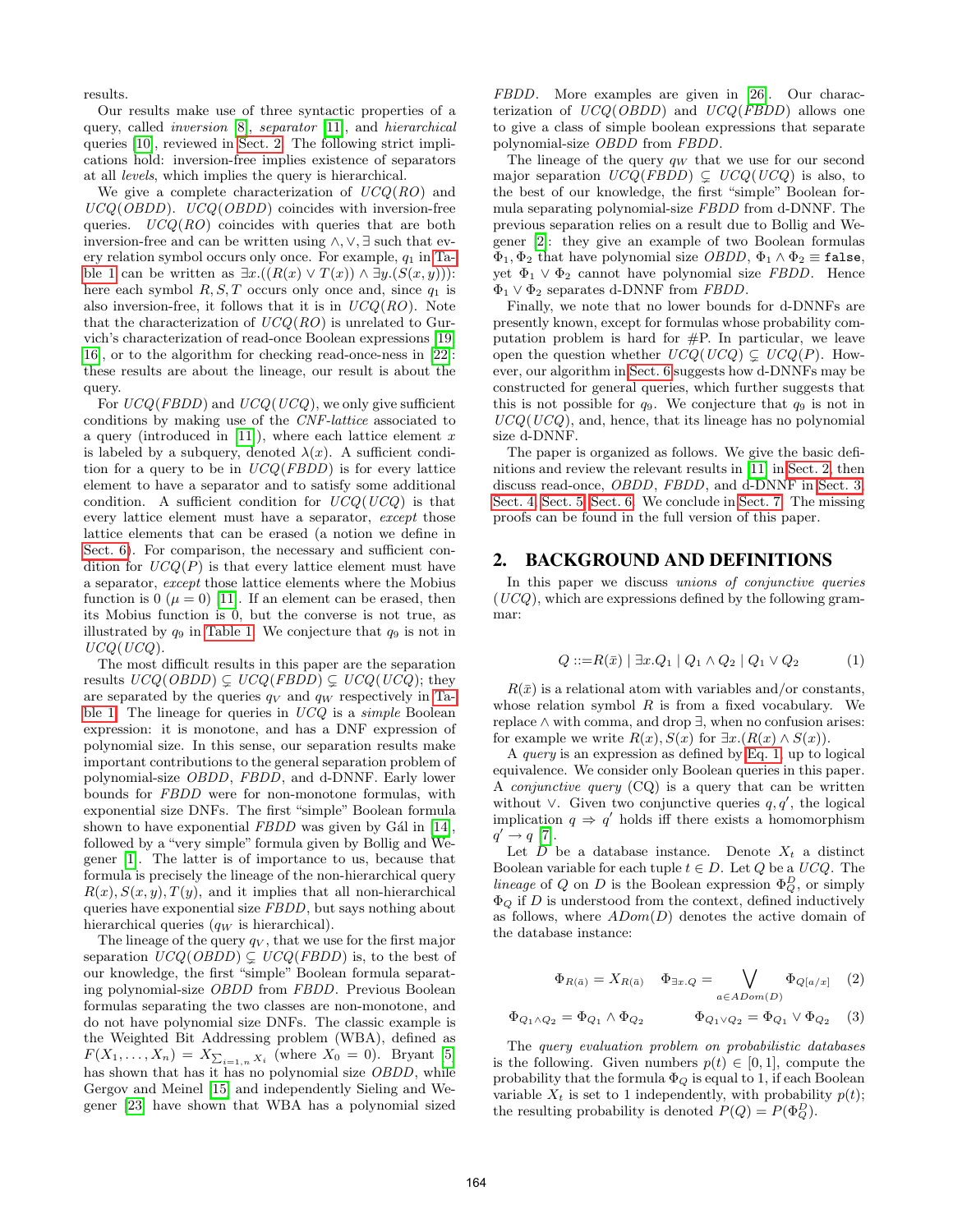<span id="page-3-0"></span>

Figure 1: CNF Lattices for the queries  $q_V, q_W$ , and  $q_9$ . In the lattices for  $q_W$  and  $q_9$ ,  $\mu(\hat{0}, \hat{1}) = 0$ ; in all other cases,  $\mu(x, \hat{1}) \neq 0$ . In  $q_W$  the element  $\hat{0}$  is erasable [\(Def. 6.4\)](#page-10-1); in  $q_9$ , the element  $\hat{0}$  is not erasable.

DEFINITION 2.1.  $UCQ(P)$  is the class of UCQ queries Q s.t. for any probabilistic database  $D$ , the probability  $P(Q)$ can be computed in PTIME in the size of D.

A complete characterization of the class  $UCQ(P)$  was given in [\[11\]](#page-11-7). We review here, since we will reuse many of those concepts, and also present some new results that we need in this paper. We start with some basics:

- A component, c, is a conjunctive query that is con*nected* if whenever  $c \equiv q_1 \wedge q_2$  then either  $c \equiv q_1$  or  $c \equiv q_2$ . If c has no constants, then an equivalent definition is: whenever  $q_1, q_2$  are two conjunctive queries without constants and  $q_1 \wedge q_2 \Rightarrow c$  then either  $q_1 \Rightarrow c$ or  $q_2 \Rightarrow c$ .
- Every *conjunctive query* can be written as a conjunction of components,  $q = c_1, c_2, \ldots, c_k$ . If q has no constants, then the implication  $q \Rightarrow q'$  holds iff  $\forall j.\exists i$ s.t.  $c_i \Rightarrow c'_j$ .
- A *disjunctive query* is a disjunction of components,  $d =$  $c_1 \vee \ldots \vee c_k$ . An implication  $d \Rightarrow d'$  holds iff  $\forall i.\exists j$  s.t.  $c_i \Rightarrow c'_j.$
- A UCQ in DNF is an expression of the form  $Q =$  $q_1 \vee \ldots \vee q_m$ . An implication  $Q \Rightarrow Q'$  holds iff  $\forall i.\exists j$ s.t.  $q_i \Rightarrow q'_j$ .
- A UCQ in CNF is an expression of the form  $Q = d_1 \wedge$  $\ldots \wedge d_m$ . If no constants are used in the queries, then the implication  $Q \Rightarrow Q'$  holds iff  $\forall j.\exists i \text{ s.t. } d_i \Rightarrow d_j$ .

The containment condition for DNF is due to Sagiv and Yannakakis [\[21\]](#page-11-23). The containment condition for CNF is from [\[11\]](#page-11-7), and only holds if the queries have no constants: for example  $R(x, a), S(a, z) \Rightarrow R(x, y), S(y, z)$  (where a is a constant), but neither  $R(x, a) \neq R(x, y)$ ,  $S(y, z)$  nor  $S(a, z) \neq$  $R(x, y), S(y, z).$ 

Following [\[11\]](#page-11-7) we first perform the following transformations on the query. They preserve the lineage of the query and hence membership in  $UCQ(P)$  and all the classes considered in this paper.

Remove constants Every query with constants is rewritten into an equivalent query without constants, over an extended vocabulary. For example,  $R(x, a)$ ,  $S(x)$   $\vee$  $R(x, y), T(x)$  is rewritten as  $R_1(x), S(x) \vee R_1(x), T(x) \vee R_2(x)$  $R_2(x, y), T(y)$ , where  $R_1(x) = \pi_x(\sigma_{y=a}(R(x, y)))$  and  $R_2(x, y) = \sigma_{y \neq a}(R(x, y)).$ 

Ranking Assume an ordered domain. A query is ranked if it remains consistent after adding all predicates of the form  $x \leq y$ , for all pairs of variables x, y that co-occur in some atom, with  $x$  occuring before  $y$ . For example,  $R(x, y), R(y, z), R(x, z)$  is ranked  $(x \lt y \land y \lt z \land x \lt z)$ is consistent), while  $R(x, y)$ ,  $R(y, x)$  is not ranked (x <  $y \wedge y < x$  is inconsistent), and  $R(x, x, y)$  is not ranked  $(x < x \land x < y$  is inconsistent). Every query is rewritten into an equivalent, ranked query, over an extended vocabulary. We give here the main intuition by illustrating with  $q = R(x, y), R(y, x)$ , and refer to [\[11\]](#page-11-7) for further details. Denoting  $R_1(x) = \pi_x(\sigma_{x=y}(R(x,y))),$  $R_2(x, y) = \sigma_{x \leq y}(R), R_3(y, x) = \pi_{yx}(\sigma_{x>y}(R)),$  we rewrite the query as  $R_1(x_1) \vee R_2(x_2, y_2), R_3(x_2, y_2)$ . The new query is ranked.

The reason for the first transformation is to ensure that the implication criteria for CNF expressions holds. As a consequence, every UCQ has a unique, minimal representation in DNF, and a unique, minimal representation in CNF. The reason for the second transformation will become clear below. We will assume throughout the paper that a CNF or DNF expression of a query is minimized.

The first step in characterizing  $UCQ(P)$  is to describe a class of disjunctive queries that are hard for  $\#P$ , using the notion of a separator. Consider a query, and a subexpression of the form  $\exists w.Q$  (see grammar [Eq. 1\)](#page-2-1): the scope of the variable  $w$  is the subexpression  $Q$ .

DEFINITION 2.2. A variable w is called a root variable if it occurs in all atoms in its scope.

For a simple illustration, consider  $\exists x.\exists y.R(x) \land S(x, y)$ . Then  $x$  is a root variable, but  $y$  is not. However, we can write the query equivalently as  $\exists x.R(x) \land (\exists y.S(x,y))$ : now both  $x$  and  $y$  are root variables.

DEFINITION 2.3. A disjunctive query  $d$  has a separator if  $d \equiv \exists w.Q, w$  is a root variable, and for every two atoms  $g, g'$  with the same relational symbol, w occurs in the same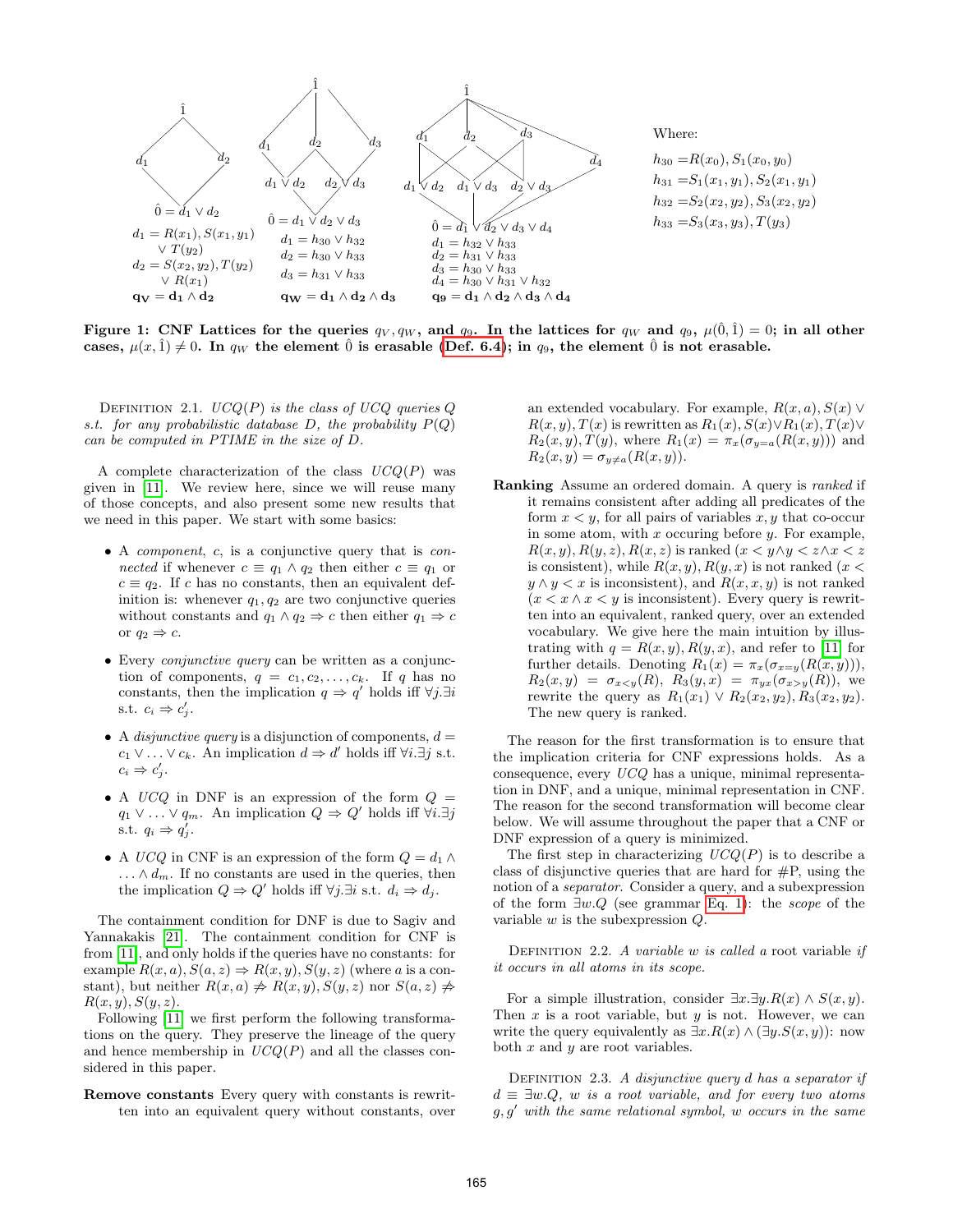position in  $g$  and in  $g'$ . The variable  $w$  is called a separator variable.

<span id="page-4-1"></span>THEOREM 2.4.  $[11]$  Let d be a ranked disjunctive query s.t. each component has at least one variable. If d has no separator, then d is hard for  $\#P$ .

If d has any component without variables then it has no separator: for example  $d = R() \vee S(x)$  has no separator because there is no root variable in  $R()$ . Evey disjunctive query can be written as  $d = d_0 \vee d'$  where  $d_0$  contains all components without variables and  $d'$  contains all components with variables. Since  $d_0$  and  $d'$  are independent probabilistic events, computing  $P(d)$  reduces to computing  $P(d')$ . This is the reason why the theorem focuses only on the latter. Note that the theorem holds only if the query is ranked: for a counter-example,  $R(x, y)$ ,  $R(y, x)$  has no separator, yet is in  $UCQ(P)$  (this follows from the ranking shown above, and from [Theorem 2.7](#page-4-0) below); this is the reason why we rank queries.

Conversely, if d has a separator,  $d = \exists w \ldotp Q$ , then its probability can be computed as  $P(d) = 1 - \prod_i (1 - P(Q[a_i/w])),$ where  $a_1, \ldots, a_n$  is the active domain of the database, because the events  $Q[a_1/w], \ldots, Q[a_n/w]$  are independent. Furthemore, this can be computed efficiently, provided that each query  $Q[a_i/w]$  is in  $UCQ(P)$ . Although we disallowed constants in queries, the expression  $Q[a_i/w]$  is OK because all  $occurrences of a relational symbol have the constant  $a$  in the$ same position; we simply remove a from all atoms, renaming all relational symbols, and decreasing their arity by 1.

EXAMPLE 2.5. Query  $q_1$  in [Table 1](#page-1-0) has a separator, because<sup>2</sup>  $q_1 \equiv \exists w.(R(w), S(w, y_1) \vee S(w, y_2), T(w))$ . We can compute its probability as  $P(q_1) = 1 - \prod_i (1 - P(R(a_i), S(a_i, y_1)) \vee$  $S(a_i, y_2), T(a_i))$ . Query  $h_1$ , on the other hand, does not have a separator: if we write it as  $\exists w.(R(w), S(w, y_1) \vee$  $S(w, y_2), T(y_2)$  then w is not a root variable, and if we write it as  $\exists w.(R(w), S(w, y_1) \vee S(x_2, w), T(w))$  then w occurs on different positions in  $S(w, y_1)$  and  $S(x_2, w)$ . Therefore,  $h_1$ is hard for  $\#P$ .

Consider a  $UCQ$  in CNF:  $Q = d_1 \wedge ... \wedge d_k$ . For each subset  $s \subseteq [k]$  denote  $d_s = \bigvee_{i \in s} d_i$ . The inclusion/exclusion formula gives us  $P(Q) = -\sum_{s \neq \emptyset} (-1)^{|s|} P(d_s)$  and, therefore, if all  $d_s$  are in  $UCQ(P)$  (in particular, they have separators), then so is Q. The formula is exponential in the size of the query, but this does not affect data complexity. However, the condition  $d_s \in UCQ(P)$  is not necessary for all s: some terms in the inclusion/exclusion formula may cancel out, and  $Q$  may be in  $UCQ(P)$  even if some disjunctive queries  $d_s$  are hard.

To characterize precisely when  $Q$  is in  $UCQ(P)$ , [\[11\]](#page-11-7) defines the CNF lattice  $(L, \leq)$  for Q. Each element  $x \in L$  corresponds to a distinct disjunctive query, denoted  $\lambda(x) = d_s$ , for some  $s \subseteq [k]$ , up to logical equivalence; that is, if  $d_{s_1} \equiv d_{s_2}$ then they correspond to the same element in  $x \in L$ . The order relation  $\leq$  is reversed logical implication:  $x \leq y$  iff  $\lambda(y) \Rightarrow \lambda(x)$ .

The maximal element in the lattice is denoted 1, and corresponds to  $d_{\emptyset} \equiv$  false: all other elements correspond to non-trivial disjunctive queries  $d_s$ . The minimal element of the lattice is denoted  $\hat{0}$ , and corresponds to  $\lambda(\hat{0}) = d_1 \vee \ldots \vee d_n$ 

 $d_k$ . Three examples are shown in [Fig. 1.](#page-3-0) The Mobius function of a lattice  $(L, \leq)$  is the function  $\mu : L \times L \to \mathbb{Z}$  defined by  $\mu(x, x) = 1$ ,  $\mu(x, y) = -\sum_{x < z \leq y} \mu(z, y)$ , and  $\mu(x, y) = 0$ whenever  $x \nleq y$ . Mobius' inversion formula applied to  $P(Q)$ is:  $P(Q) = -\sum_{x \leq \hat{1}} \mu(x, \hat{1}) P(\lambda(x))$ . Now it becomes obvious that we only need to compute  $P(d_s)$  for those queries for which  $\mu(x, \hat{1}) \neq 0$ . This justifies:

<span id="page-4-3"></span>DEFINITION 2.6 (SAFE QUERIES). [\[11\]](#page-11-7) (1) Let  $Q = d_1 \wedge$  $\ldots \wedge d_k$ , and  $k \geq 2$ . Then Q is safe if for every element x in its CNF lattice, if  $\mu(x, \hat{1}) \neq 0$ , then the disjunctive query  $\lambda(x)$  is safe (recursively). (2) Let  $d = d_0 \vee d_1$ , be a  $disjunctive query where  $d_0$  contains all components without$ variables, and  $d_1$  contains all components with at least one variable. Then d is safe if  $d_1$  has a separator w and  $d_1[a/w]$ is safe (recursively), for a constant a.

The characterization of  $UCQ(P)$  is:

<span id="page-4-0"></span>THEOREM 2.7. [\[11\]](#page-11-7) Any safe query is in  $UCQ(P)$ . Any unsafe query is hard for  $\#P$ .

The first part of the theorem follows from our discussion so far. The second part is proven in [\[11\]](#page-11-7) by using [Theorem 2.4.](#page-4-1)

This completes the characterization of  $UCQ(P)$  from [\[11\]](#page-11-7). We still need to introduce two more notions that we use in rest of the paper: hierarchical queries and inversion-free queries.

**Hierarchical queries** Let  $q$  be a conjunctive query, and denote  $at(x)$  the set of atoms containing the variable  $x \in$  $Vars(q)$ . We say that q is *hierarchical* if for any two variables x, y, we have  $at(x) \subseteq at(y)$  or  $at(x) \supseteq at(y)$ , or  $at(x) \cap$  $at(y) = \emptyset$ . A UCQ query Q is hierarchical if it is the union of hierarchical conjunctive queries. We give an alternative definition next:

<span id="page-4-2"></span>DEFINITION 2.8. Let  $Q$  be a query expression given by the grammar [Eq. 1.](#page-2-1) We say that it is a hierarchical expression if every variable is a root variable.

It is easy to check that a query is hierarchical iff it can be written as a hierarchical expression. For example, the query  $R(x, y), S(x, z)$  is hierarchical, because it can be written as  $\exists x.(\exists y.R(x,y) \land \exists z.S(x,z))$ . Examples of non-hierarchical queries are  $R(x)$ ,  $S(x, y)$ ,  $T(y)$  and  $R(x, y)$ ,  $R(y, z)$ ,  $R(x, z)$ . The following is easy to prove :

PROPOSITION 2.9. If Q is safe, then it is hierarchical.

In particular, if Q has separators at all levels (meaning at each point in the lattice, and recursively), then it is hierarchical. The converse is not true: for example  $h_1$  in [Table 1](#page-1-0) is hierarchical, but unsafe. Thus, all non-hierarchical queries are  $\#P$ -hard, but the converse fails for  $UCQ$  queries (it holds for CQ<sup>−</sup> queries). We treat non-hierarchical queries separately when proving hardness of FBDD queries.

Inversions We use inversion-free queries, introduced in [\[8\]](#page-11-8), to characterize  $UCQ(RO)$  and  $UCQ(OBDD)$ . Let  $Q =$  $q_1 \vee \ldots \vee q_k$  be a query in DNF. The unification graph G has as nodes all pairs of variables  $(x, y)$  that co-occur in some atom, and has an edge between  $(x, y)$  and  $(x', y')$  if : suppose x, y co-occur in g, x', y' co-occur in g', then g and g' are over the same relation symbol and  $x, y$  appear at the same positions in g as  $x', y'$  in g'. (In other words, g and g' are unifiable, and the unification equates  $x = x'$  and  $y = y'$ . Given  $x, y \in Vars(q_i)$ , denote  $x \succ y$  if  $at(x) \not\subseteq at(y)$ .

<sup>&</sup>lt;sup>2</sup>We omitted the inner quantifiers  $\exists y_1$  and  $\exists y_2$ .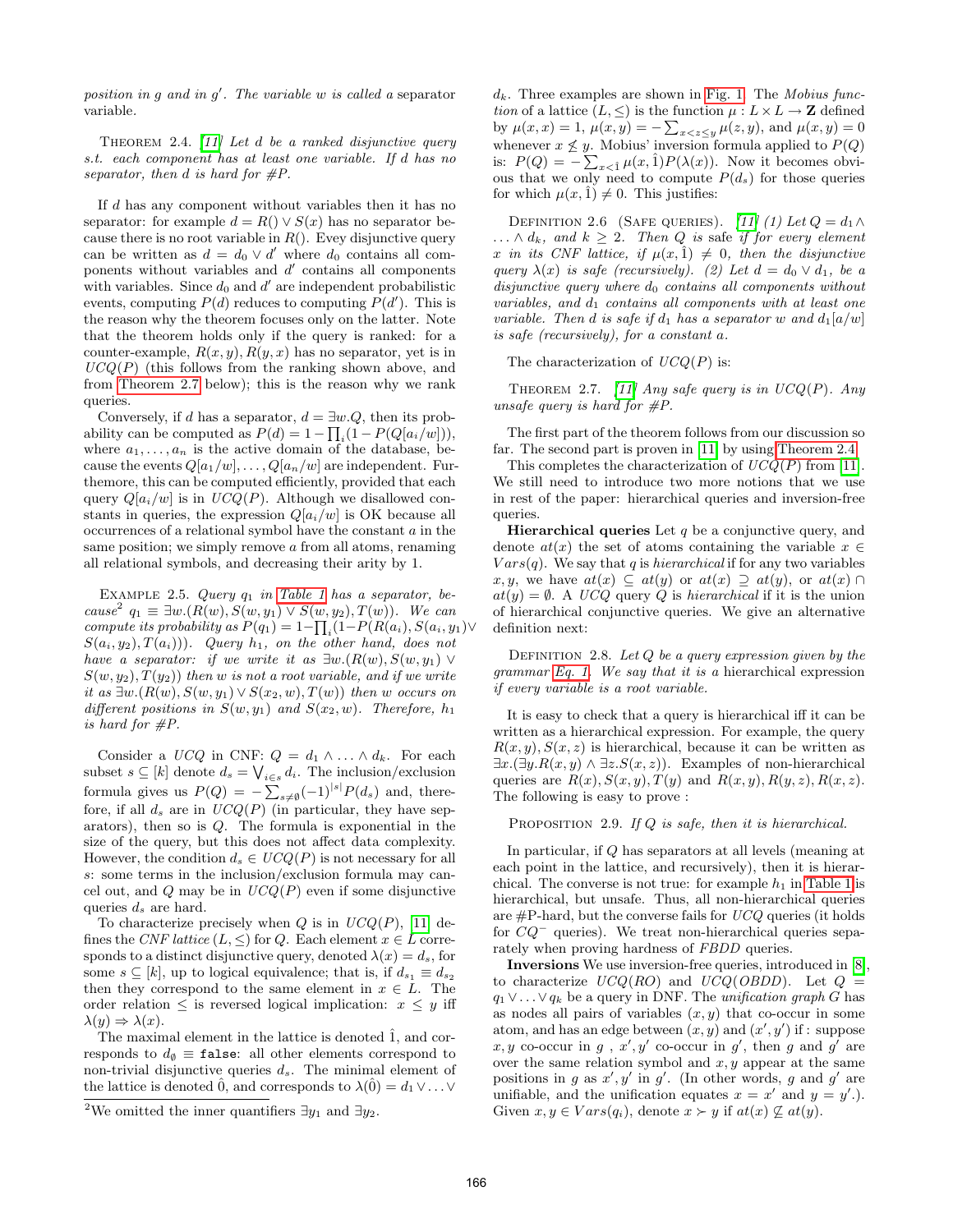DEFINITION 2.10 (INVERSION). [\[8\]](#page-11-8) An inversion in  $Q$  is a path of length  $\geq 0$  in G from a node  $(x, y)$  to a node  $(x', y')$ s.t.  $x \succ y$  and  $x' \prec y'$ . If no such path exists, we say Q is inversion-free.

If a query is non-hierarchical then it has an inversion. Indeed, let x, y be two variables s.t.  $at(x) \cap at(y) \neq \emptyset$  and neither of the two sets  $at(x)$ ,  $at(y)$  contains the other. Then we have  $x \succ y$  and  $x \prec y$ , and the empty path at  $(x, y)$  is an inversion. The converse fails:  $h_1$  in [Table 1](#page-1-0) is hierarchical, yet has an inversion, from  $(x_1, y_1)$  to  $(x_2, y_2)$ .

We give now an alternative, syntactic characterization of an inversion-free query, which we need later. Consider a query expression  $Q$  given by the grammar [Eq. 1.](#page-2-1) Let  $q$ be an atom in  $Q$ , over the relation symbol  $R$  of arity  $k$ ; thus  $g$  contains  $k$  distinct variables. Assume the existential quantifiers of these  $k$  variables are in the following order:  $\exists x_1, \exists x_2, \ldots, \exists x_k$ . In other words, each variable  $x_{i+1}$  is within the scope of  $x_i$ . Define  $\pi_g$  to be the permutation for which  $g = R(x_{\pi_q(1)}, \ldots, x_{\pi_q(k)})$ .

<span id="page-5-3"></span>DEFINITION 2.11. A query expression  $Q$  given by the gram-mar [Eq. 1](#page-2-1) is an inversion-free expression if it is a hierarchical expression, and for any two atoms  $g_1$ ,  $g_2$  with the same relational symbol,  $\pi_{g_1} = \pi_{g_2}$ .

If  $Q$  is a hierarchical expression and  $R$  a relational symbol, then we write  $\pi_R$  for the common permutation  $\pi_q$  of all atoms g with symbol R.

PROPOSITION 2.12.  $Q$  is inversion free iff it can be written as an inversion-free expression.

For example, an inversion-free expression for  $q_1$  in [Ta](#page-1-0)[ble 1](#page-1-0) is  $\exists x_1.R(x_1), \exists y_1.S(x_1,y_1) \vee \exists x_2.T(x_2), \exists y_2.S(x_2,y_2)$ : in both S-atoms the existential variables  $x_i, y_i$  are introduced in the same order, for  $i = 1, 2$ . On the other hand, the query  $h_1$  has an inversion: if we write it hierarchically as  $\exists x_1.R(x_1), \exists y_1.S(x_1,y_1) \vee \exists y_2.T(y_2). \exists x_2.S(x_2,y_2)$ , then the variables in  $S(x_2, y_2)$  are introduced in a different order from those of  $S(x_1, y_1)$ .

We end with a simple remark. If  $d$  is a disjunctive query that is inversion free, then it has a separator. Indeed, write  $d = \bigvee_i c_i$ , and write each component as a hierarchical expression,  $c_i = \exists x_i \ldotp Q_i$ . Re-write d as  $\exists w. (\bigvee_i Q_i[w/x_i]).$ Then  $w$  is a separator variable: it oviously occurs in all atoms, and in every atom with relation symbol R, it must occur in position  $\pi_R(1)$ .

#### <span id="page-5-0"></span>3. QUERIES WITH READ-ONCE LINEAGE

A Boolean expression  $\Phi$  is *read once* (RO) if it can be written using the connectors  $\vee, \wedge, \neg$  such that every Boolean variable occurs at most once. We consider only positive Boolean expressions in this paper, and therefore will use only ∨ and ∧. The probability of a read-once Boolean expression can be computed in linear time, because of independence:  $P(\Phi_1 \wedge \Phi_2) = P(\Phi_1) \cdot P(\Phi_2)$  and  $P(\Phi_1 \vee \Phi_2) =$  $1 - (1 - P(\Phi_1))(1 - P(\Phi_2))$ ; this justifies our interest in this class of expressions. In this section we characterize the queries that have read-once lineages. An elegant characterization of read-once Boolean expressions was given by Gurvich [\[19\]](#page-11-9) (see [\[16\]](#page-11-10)), but we will not use that characterization. Note that our characterization is of queries, while Gurvich's characterization is of Boolean expressions.

DEFINITION 3.1.  $UCQ(RO)$  is the class of queries Q s.t. for every database instance  $D$ , the lineage of  $Q$  on  $D$  is a read once Boolean expression.

Recall that  $CQ^-$  denotes the set of conjunctive queries without self-joins. Dalvi and Suciu [\[9,](#page-11-12) [10\]](#page-11-6) showed that  $CQ^{-}(P)$  is precisely the class of hierarchical queries. Olteanu and Huang [\[20\]](#page-11-13) showed that all hierarchical queries in CQ<sup>−</sup> have read-once lineages, implying  $CQ^{-}(RO) = CQ^{-}(P) =$ "hierarchical queries". In this section we characterize the class  $UCQ(RO)$ .

DEFINITION 3.2. Let  $Q$  be a query expression given by the grammar [Eq. 1.](#page-2-1) We say that  $Q$  is hierarchical-read-once if it is hierarchical (see [Def. 2.8\)](#page-4-2), and every relational symbol occurs at most once. A query is hierarchical-read-once if it is equivalent to a hierarchical-read-once expression.

Obviously, every hierarchical CQ<sup>−</sup> query is also hierarchicalread-once; our definition is more interesting when applied to  $UCQ$ . The following is a necessary condition for hierarchicalread-once-ness:

<span id="page-5-2"></span>PROPOSITION 3.3. If  $Q$  is a hierarchical read-once expression then it is also an inversion-free expression.

The proof is immediate, since no two distinct atoms in Q may refer to the same relational symbol, hence the condition  $\pi_{g_1} = \pi_{g_2}$  is satisfied vacuously.

For a simple example, consider query  $q_1$  in [Table 1.](#page-1-0) It is equivalent to the expression  $\exists x.(R(x) \vee T(x)) \wedge \exists y.S(x,y),$ which is both hierarchical and read-once. Notice that in the definition we require  $Q$  to be be at the same time hierarchical and read-once. Sometimes we can achieve these two goals separately, but not simultaneously: for example  $h_1 = R(x_1), S(x_1, y_1) \vee S(x_2, y_2), T(y_2)$  is hierarchical, and can also be written as  $\exists x.\exists y.(R(x)\vee T(y))\wedge S(x, y)$ , which is read-once. Since  $h_1$  has an inversion, by [Prop. 3.3](#page-5-2) it cannot be written simultaneously as a hierarchical and read-once expression.

THEOREM 3.4.  $Q \in UCO(RO)$  iff it is hierarchical-readonce.

The "if" direction is a straightforward extension of the technique used in [\[20\]](#page-11-13) to prove that hierarchical queries in  $CQ^-$  are read-once. For the "only-if", we construct one database instance D that is "large enough" (depending only on the query), and prove the following: if  $Q$ 's lineage on  $D$ is read-once, then Q is hierarchical-read-once.

It is decidable if a given query  $Q$  is hierarchical-read-once, because for a fixed vocabulary there are only finitely many hierarchical-read-once expressions: simply iterate over all of them and check equivalence to Q. This implies that it is decidable whether  $Q \in UCQ(RO)$ . For example, one can check that  $q_2$  in [Table 1](#page-1-0) is not in  $UCQ(RO)$ , by enumerating all hierarchical-read-once expressions over the vocabulary  $R, S, T$ ; we will return to  $q_2$  in the next section.

#### <span id="page-5-1"></span>4. QUERIES AND OBDD

OBDD were introduced by Bryant [\[3\]](#page-11-24) and studied extensively in the context of model checking and knowledge representation. A good survey can be found in [\[27\]](#page-11-2); we give here a quick overview. A BDD, is a rooted DAG with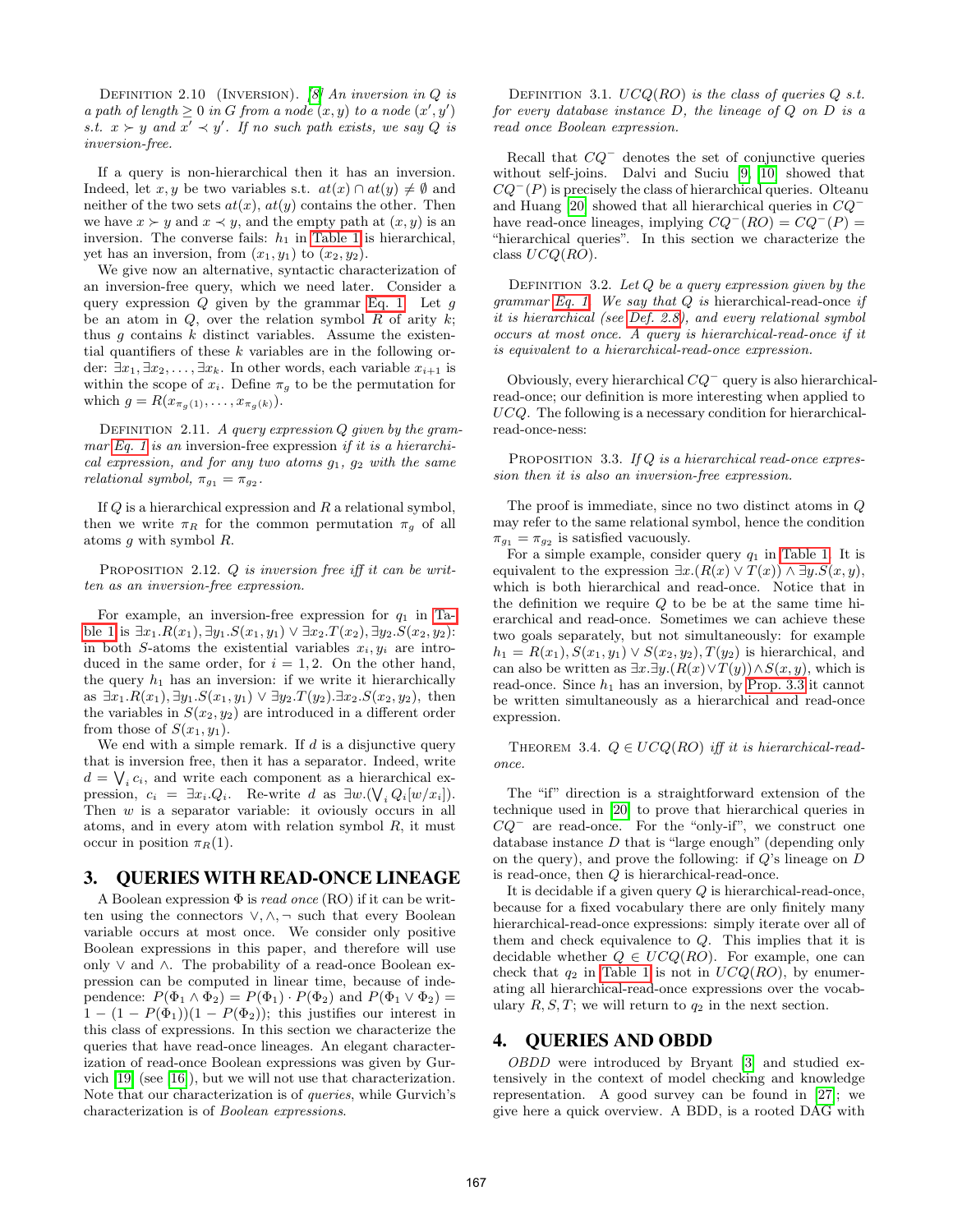<span id="page-6-0"></span>

Figure 2: OBDD for the query  $R(x)$ ,  $S(x, y)$  (cf. [\[20\]](#page-11-13))

two kinds of nodes. A sink node or output node is a node without any outgoing edges, which is labeled either 0 or 1. An inner node, decision node, or branching node is labeled with a Boolean variable  $X$  and has two outgoing edges, labeled 0 and 1 respectively. Every node u uniquely defines a Boolean expression  $\Phi_u$  as follows:  $\Phi_u = \texttt{false}$  and  $\Phi_u$  = true for a sink node labeled 0 or 1 respectively, and  $\Phi_u = \neg X \wedge \Phi_{u_0} \vee X \wedge \Phi_{u_1}$  for an inner node labeled with  $X$  and with successors  $u_0, u_1$  respectively. The BDD represents a Boolean expression  $\Phi : \Phi \equiv \Phi_u$  where u is the root of the BDD. A Free BDD, or FBDD is one in which every path from the root to a sink node contains any variable  $X$ at most once. Given an  $FBDD$  that represents  $\Phi$ , one can compute the probability  $P(\Phi)$  in time linear in the size of the FBDD: this justifies our interest in FBDD.

While it is trivial to construct a large  $FBDD$  for  $\Phi$  (e.g. as a tree of size  $2^n$  that checks exhaustively all n variables  $X_1, \ldots, X_n$ , it is not trivial at all to construct a compact FBDD. To simplify the construction problem, Bryant [\[4\]](#page-11-25) introduced the notion of Ordered BDD, OBDD, which is an FBDD such that there exists a total order Π on the set of variables s.t. on each path from the root to a sink, the variables  $X_1, \ldots, X_n$  are tested in the order  $\Pi$  (variables may be skipped). One also writes Π-OBDD, to emphasize that the OBDD has order Π. Therefore, the OBDD construction problem has been reduced to the problem of finding a variable order Π.

Every read-once formula  $\Phi$  admits an *OBDD* whose size is linear in  $\Phi$ , by an inductive argument: if  $\Phi = \Phi_1 \wedge \Phi_2$  first construct *OBDDs* for  $\Phi_1$  and  $\Phi_2$ , and replace every sinknode labeled 1 in  $\Phi_1$  with (an edge to) the root of  $\Phi_2$ ; for  $\Phi_1 \vee \Phi_2$ , replace every sink-node labeled 0 in  $\Phi_1$  with the root of  $\Phi_2$ .

DEFINITION 4.1.  $UCQ(OBDD)$  is the class of queries  $Q$ s.t. for every database D, the lineage of Q on D has an OBDD of size polynomial in the database size.

We show an example in [Fig. 2.](#page-6-0) In this section we prove the following:

<span id="page-6-1"></span>THEOREM 4.2.  $Q \in UCQ(OBDD)$  iff it is inversion-free.

We have seen that  $q_2$  from [Table 1](#page-1-0) is not read-once. However,  $q_2 \in UCQ(OBDD)$ , because it is inversion-free, therefore we obtain the following separation:

PROPOSITION 4.3. 
$$
q_2 \in UCQ(OBDD) - UCQ(RO)
$$

The significance of this result is the following. Olteanu and Huang [\[20\]](#page-11-13) showed that all hierarchical queries in CQ<sup>−</sup> have an *OBDD* whose size is linear in that of the database, proving that  $CQ^{-}(RO) = CQ^{-}(OBDD)$ . Our proposition shows that these classes no longer collapse over UCQ.

We also note that all inversion-free queries are hierarchical [\(Sect. 2\)](#page-2-0), therefore any non-hierarchical query is not in UCQ(OBDD).

In the remainder of the section we prove [Theorem 4.2,](#page-6-1) in two stages : first showing that inversion-free formulae have polynomial size OBDD, and then that those with inversion have exponential size OBDD.

#### 4.1 Tractable Queries

Given an *OBDD* of  $\Phi$  over variables  $\bar{x}$  with variable order Π, the width at level k, k ≤ n is the number of distinct subformulae that result after checking first  $k$  variables in the order  $\Pi$ , i.e.  $|\{\Phi_{x_{\pi(1)}...x_{\pi(k)}=\bar{b}} \mid \bar{b} \in \{0,1\}^k\}|$ . The width of an OBDD is the maximum width at any level. If the number of variables is  $n$ , and width  $w$ , then a trivial upper bound on the size of the OBDD is nw. In what follows, we give a variable ordering for inversion-free queries under which the width is always constant(exponential in query size) and hence the size of OBDD is linear.

We also need to define the notion of shared BDD. A shared BDD for a set of formulas  $\Phi_1, \Phi_2, \ldots, \Phi_m$  is a BDD where the sink nodes are labeled with  ${0,1}^m$  i.e. they give the valuation for each of the  $\Phi_{i,1} \leq i \leq m$ . This means a node reached by following the assignments  $\bar{x}$  from the root can be thought of as representing a set of subformulae  $\Phi_{1\bar{x}}, \Phi_{2\bar{x}}, \ldots, \Phi_{k\bar{x}}$ . Shared BDD evaluate a set of formulae simultaneously: this enables us to compute any combination function of the formulae. So, for instance, one can derive the *OBDD* of  $\Phi_1 \otimes \Phi_2$  for any boolean operation  $\otimes$  from the shared *OBDD* for  $\Phi_1, \Phi_2$ 

The following is a well-known lemma for OBDD synthesis.

<span id="page-6-2"></span>LEMMA 4.4. (cf. [\[27\]](#page-11-2)) Let  $\Phi_1, \Phi_2$  be two boolean functions and consider a fixed variable order Π. If there exists  $\Pi$ -OBDDs of width  $w_1$ ,  $w_2$  for  $\Phi_1$ ,  $\Phi_2$  respectively, then there exists a shared  $\Pi$ -OBDD of width  $w_1w_2$  for  $\Phi_1, \Phi_2$ .

PROPOSITION 4.5. If  $Q$  is inversion-free, then for every database D its lineage has an OBDD with width  $w = 2<sup>g</sup>$ , where g is the number of atoms in the query. Therefore, the size of the OBDD is linear in the size of the database.

We give a simple proof, using [Lemma 4.4,](#page-6-2) that constructs the OBDD inductively on the hierarchical expression for Q : the resulting *OBDD* has size  $O(|D|)$ .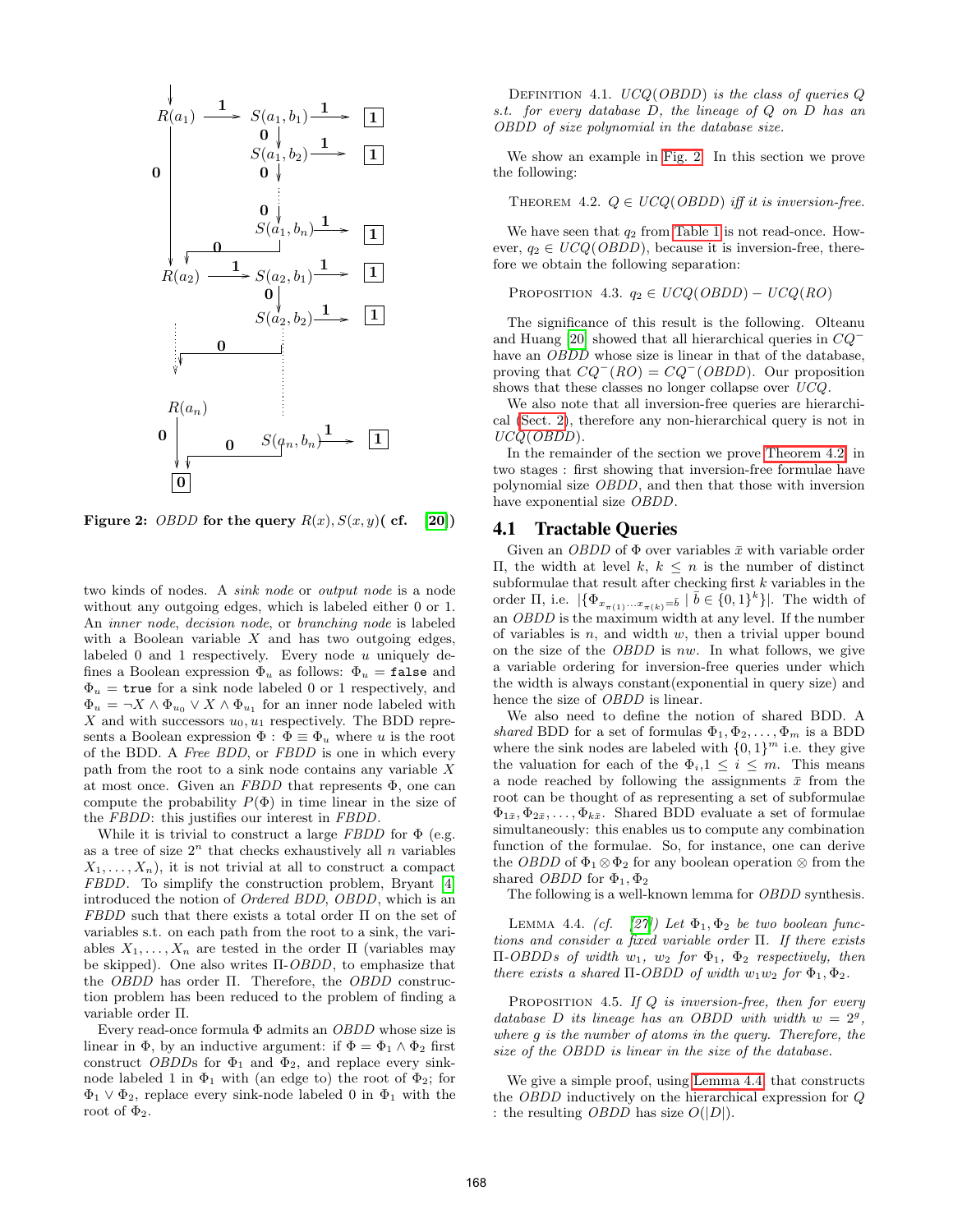PROOF. Consider a hierarchical expression for Q, and let  $\pi_R$  be the permutation associated to the symbol R [\(Def. 2.11\)](#page-5-3). Let  $D$  be a database, and assume that its active domain  $ADom(D)$  is an ordered domain. We start by defining a linear order  $\Pi$  on all tuples in  $D$ . Fix any linear order on the relational symbols,  $R_1 \leq R_2 \leq \ldots$ . We add all relation symbols to  $ADom(D)$ , placing them at the beginning of the order. We associate to each tuple in  $D$  a string in  $(ADom(D))^*$ , as follows: tuple  $R(a_{\pi_R(1)}, a_{\pi_R(2)}, \ldots, a_{\pi_R(k)})$ is associated to the string  $a_1a_2...a_kR$ . That is, the first element is the constant on the root attribute position; the second element is the constant on the attribute position corresponding to a quantifier depth 2, etc. We add the relation name at the end. Next, we order the Boolean variables in the lineage expression  $\Phi_Q^D$  lexicographically by their string, and denote Π the resulting order. We prove that Π-OBDD has width  $w = 2<sup>g</sup>$ , inductively on the structure of the inversionfree expression Q. If  $Q = Q_1 \vee / \wedge Q_2$  then we use [Lemma 4.4.](#page-6-2) If  $Q = \exists x . Q_1$ , then  $\Phi_Q = \bigvee_{a \in ADom(D)} \Phi_{Q[a/x]}$ . Let the active domain consists of  $a_1 < a_2 < \ldots < a_n$ , in this order. The *OBDDs* for  $\Phi_{Q[a_1/x]}, \ldots, \Phi_{Q[a_n/x]}$  are over disjoint sets of Boolean variables (because  $x$  is a root variable); assume that their width is w. The OBDD for  $\Phi_Q$  consists of their union, where we redirect the 0 sink nodes of  $\Phi_{Q[a_i/x]}$  to the root node of  $\Phi_{Q[a_{i+1}/x]}$ : the width is still w. The *OBDD* of a single ground atom, say  $R(\bar{a})$ , has width only 2. This completes the proof.  $\square$ 

COROLLARY 4.6. If a set of components  $c_1, c_2, \ldots, c_m$  is inversion-free, then for every database D, they have a shared-OBDD with size linear in the size of the database.

#### 4.2 Hard Queries

For  $k \geq 1$ , define the following queries (see also [Fig. 1\)](#page-3-0):

$$
h_{k0} = R(x_0), S_1(x_0, y_0)
$$
  
\n
$$
h_{ki} = S_i(x_i, y_i), S_{i+1}(x_i, y_i)
$$
  
\n
$$
i = 1, k - 1
$$
  
\n
$$
h_{kk} = S_k(x_k, y_k), T(y_k)
$$

Denote  $h_k = \bigvee_{i=0,k} h_{ki}$ . The queries  $h_k$  were shown in [\[8,](#page-11-8) [11\]](#page-11-7) to be hard for  $\#P$  and are used to prove the hardness of a much larger class of unsafe queries. We show here that they have a remarkable property w.r.t. OBDD: if the same variable order  $\Pi$  is used to compute all queries  $h_{k0}, h_{k1}, \ldots$ .  $h_{kk}$ , then at least one of these  $k+1$  OBDDs has exponential size. Note that each query is inversion-free, hence it admits an efficient *OBDD*, e.g. [Fig. 2](#page-6-0) illustrates  $h_{k0}$ : what we prove is that there is no common order under which all have an efficient OBDD. This tool is quite powerful, allowing us to give a rather simple proof that queries with inversion have exponential size OBDD [\(Prop. 4.8\)](#page-7-0). There is no analogous tool for proving #P-hardness: all queries  $h_{ki}$  are in PTIME, for  $i = 0, k$ , and this tells us nothing about the larger query where they occur.

The *complete bipartite graph* of size  $n$  is the following database D over the vocabulary of  $h_k$ : relation R has n tuples  $R(a_1), \ldots, R(a_n)$ , relation T has n tuples  $T(b_1), \ldots, T(b_n)$ , and each relation  $S_i$  has  $n^2$  tuples  $S_i(a_j, b_l)$ , for  $i = 1, k$ , and  $j, l = 1, n.$ 

<span id="page-7-1"></span>PROPOSITION 4.7. Let  $D$  be the complete bipartite graph of size n, and fix any ordering  $\Pi$  on the corresponding Boolean variables. For any  $i = 0, k$ , let  $n_i$  be the size of some  $\Pi$ -OBDD for the lineage of  $h_{ki}$  on D. Then  $\sum_{i=0}^{k} n_i > k \cdot 2^{\frac{n}{2k}}$ .

PROOF. Denote the Boolean variables associated to the tuples  $R(a_i)$ ,  $i = 1, n$  with  $X_1, X_2, \ldots$ ; those associated to the tuples  $S_p(a_i, b_j)$  with  $Z_{ij}^p$ ; and those associated to the tuples  $T(b_j)$  with  $Y_j$ . We will refer generically to any variable as  $v_i$ , and assume the order  $\Pi$  is  $v_1, v_2, \ldots$  Denote  $\Phi_{kp}$  the lineage of  $h_{kp}$  on D; by assumption, we have  $\Pi$ -OBDD for each of them. Assume w.l.o.g. that each OBDD is complete i.e. every path from root to sink contains every variable exactly once.

In any OBDD of a Boolean expression Φ, the number of nodes at level h (i.e. after first h variables  $v_1 \ldots v_h$  have been eliminated) is the size of the set  $\{\Phi[(v_1 \dots v_h) = \overline{b}]$  $\overline{b} \in \{0,1\}^h$ . This is because every distinct subformula will result in a new separate node. A standard technique in proving lower bounds on the size of OBDD is to find a level where the number of distinct formulae must be exponential. This immediately gives the same exponential lower bound on the size of OBDD for that ordering.

For any level h, denote  $h_1$ ,  $h_2$  the number of **X**, and of Y variables respectively in the initial sequence  $v_1, v_2, \ldots, v_h$ of Π. Define h to be the first level for which  $h_1 + h_2 =$ *n*. Denote  $\mathbf{X}^{set} = \{X_i \mid X_i \in \{v_1, \ldots, v_h\}\}\$ and  $\mathbf{X}^{unset}$  $\mathbf{X} \setminus \mathbf{X}^{set}$ , and similarly  $\mathbf{Y}^{set}$ ,  $\mathbf{Y}^{unset}$ ,  $\mathbf{Z}^{set}$ ,  $\mathbf{Z}^{unset}$ . W.l.o.g. assume  $h_1 \geq n/2$ .

Consider the *OBDD* for  $\Phi_{k0} = \bigvee_{ij} X_i Z_{ij}^1$ . Suppose there exists j s.t.  $\forall i. X_i \in \mathbf{X}^{set} \Rightarrow Z_{ij}^1 \in \mathbf{Z}^{unset}$ ; then for each assignment  $\bar{b}$  to  $\mathbf{X}^{set}$ , we get a different subformula  $\Phi_{k0}[\mathbf{X}^{set}]=$  $\bar{b}$ . Since the number of such formulae is  $2^{h_1} \geq 2^{n/2}$ , we obtain  $n_0 > 2^{n/2}$ , which proves the claim. Hence we can assume there is no such j. This means  $\forall j$ ,  $\exists i$  s.t.  $X_i \in \mathbf{X}^{set}$ and  $Z_{ij}^1 \in \mathbf{Z}^{set}$ .

Define  $S$  to be a set of pairs  $(i, j)$  as follows. For each j s.t.  $Y_j \in \mathbf{Y}^{unset}$ , choose some i s.t.  $Z_{ij}^1 \in \mathbf{Z}^{set}$ : then include  $(i, j)$  in S. Note that the cardinality of S is  $n - h_2 = h_1$ .

For each  $p = 1, \ldots, k - 1$ , denote  $C_p$  the subset of S consisting of indices  $(i, j)$  s.t.  $Z_{ij}^1, \ldots, Z_{ij}^p \in \mathbf{Z}^{set}$  and  $Z_{ij}^{p+1} \in$  $\mathbf{Z}^{unset}$ ; and let  $C_k = S - \bigcup_{p=1,k-1} C_p$ . Thus,  $C_1, \ldots, C_k$ forms a partition of S. Denoting  $c_1, \ldots, c_k$  their cardinalities we have  $c_1 + \ldots + c_k = h_1$ .

Next, for each  $p = 1, \ldots, k - 1$ , consider the *OBDD* for  $\Phi_{kp} = \bigvee_{ij} Z_{ij}^p Z_{ij}^{p+1}$ . Forall  $(i, j) \in C_p$  we have  $Z_{ij}^p \in \mathbf{Z}^{set}$ and  $Z_{ij}^{p+1} \in \mathbf{Z}^{unset}$ . Each assignment of the former variables leads to a different expression over the latter variables: hence there are at least  $2^{c_p}$  distinct expressions, therefore the number of nodes in this *OBDD* is  $n_p \geq 2^{c_p}$ .

Finally, consider the *OBDD* for  $\Phi_{kk} = \bigvee_{ij} Z_{ij}^k Y_j$ . Forall  $(i, j) \in C_k$  we have  $Z_{ij}^k \in \mathbf{Z}^{set}$  and  $Y_j \in \mathbf{Y}^{unset}$ . Using the same arugment, we obtain  $n_k \geq 2^{c_k}$ .

Putting everything together we obtain:

$$
\sum_{i=1,k} n_i \ge \sum_{i=1,k} 2^{c_i} \ge k2^{\frac{\sum_i c_i}{k}}
$$

$$
= k2^{\frac{h_1}{k}} > k2^{\frac{n}{2k}}
$$

Notice that  $n_0$  does not appear above, but we used it in order to construct the set S. This proves our claim.  $\square$ 

<span id="page-7-0"></span>PROPOSITION 4.8. Let Q be a query, and suppose it has an inversion of length  $k > 0$ . Let  $D_0$  be a complete bipartite graph of size n (i.e. a database over the vocabulary of  $h_k$ ). Then there exists a database D for Q s.t.  $|D| = O(|D_0|)$ and any OBDD for Q has size  $\Omega(k2^{n/2k})$ .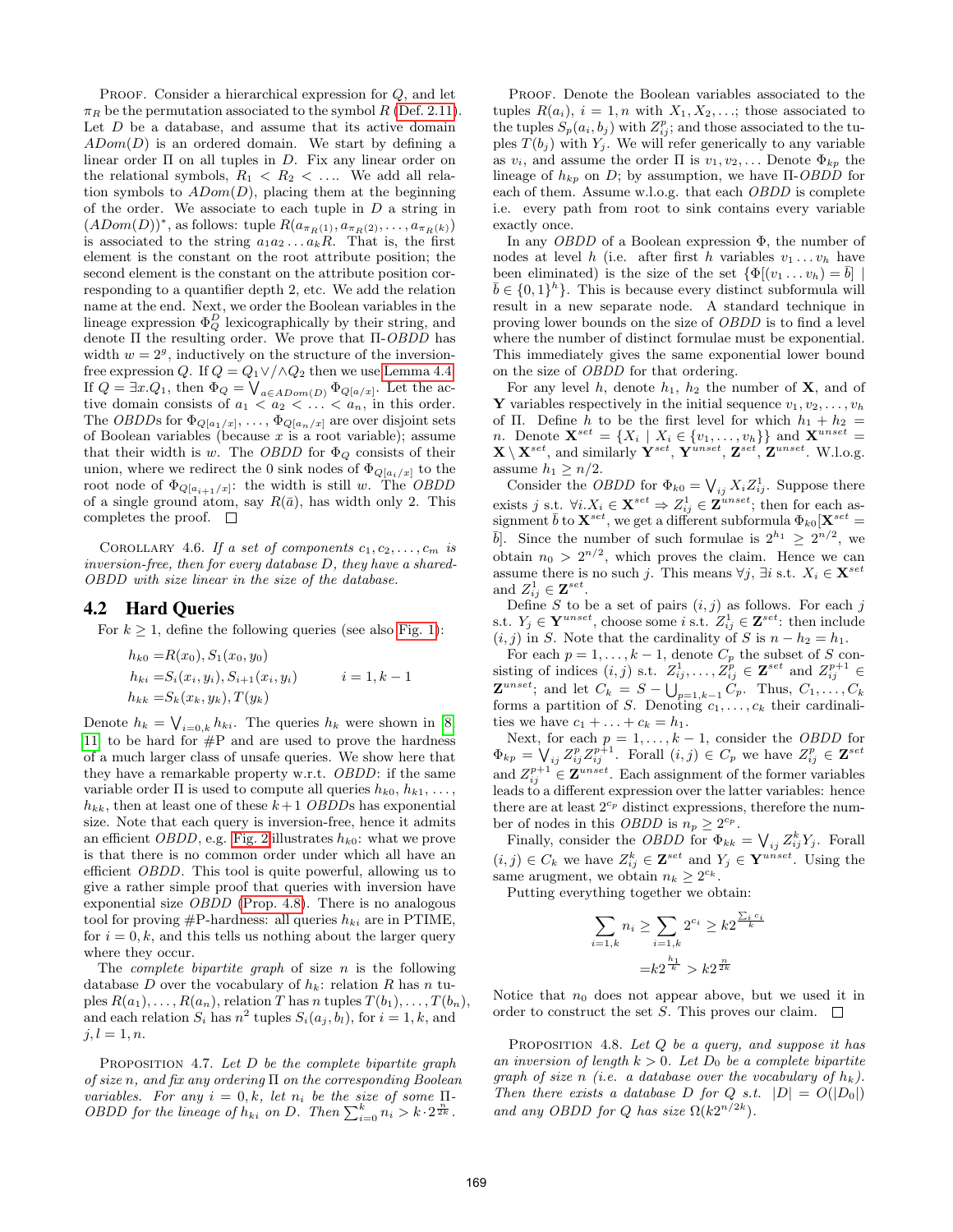<span id="page-8-1"></span>OBDD  $F_3$ 



Figure 3: FBDD for the query  $q_V$ 

We explain here the main idea. We use the inversion of length  $k$  to construct a database  $D$  that mimics the query  $h_k$  over a complete bipartite graph. Assuming an OBDD for Q on this database, we show that one can set the Boolean variables to 0 or 1, to obtain a lineage for each  $h_{ki}$ . What is interesting is that this construction cannot be used to prove #P-hardness of Q by reduction from  $h_k$ : in other words, Q over D is not equivalent to  $h_k$  over  $D_0$ . But we make Q equivalent to each  $h_{ki}$ , and by [Prop. 4.7](#page-7-1) this is sufficient to prove that Q has a no compact OBDD.

If Q has an inversion of length 0, then it is non-hierarchical and as we discuss later in [Theorem 5.8](#page-9-1)  $Q \notin UCQ(FBDD)$ , and hence  $Q \notin UCQ(OBDD)$  either.

#### <span id="page-8-0"></span>5. QUERIES AND FBDD

We now turn to FBDD, also known as Read-Once Branching Programs. Unlike OBDD, here we no longer require the same variable order on different paths. FBDD are known to be strictly more expressive than OBDD over arbitrary (nonmonotone) Boolean expressions, for example the Weighted Bit Addressing problem admits polynomial sized FBDD, but no polynomial size OBDD [\[5,](#page-11-17) [15,](#page-11-18) [23\]](#page-11-19). On the other hand, to the best of our knowledge no monotone formula was known to separate these two classes. Moreover, over conjunctive queries without self-joins, FBDD are no more expressive than *OBDD*, since the latter already capture  $CQ^{-}(P)$ . In this section we show that FBDD are strictly more expressive than *OBDD* over *UCQ*. In particular, we give a simple (!) monotone Boolean expression that has a polynomial size FBDD, but no OBDD.

DEFINITION 5.1.  $UCQ(FBDD)$  is the class of queries  $Q$ s.t. for any database  $D$ , the lineage of  $Q$  on  $D$  has an FBDD of size polynomial in the database size.

Clearly  $UCQ(OBDD) \subseteq UCQ(FBDD)$ : we prove now that the inclusion is strict, using a simple example.

<span id="page-8-2"></span>EXAMPLE 5.2. Consider  $q_V$  in [Table 1.](#page-1-0) This query has an inversion between  $S(x_1, y_1)$  and  $S(x_2, y_2)$ , hence it does not admit a compact OBDD. We show how to construct a compact FBDD . Write it in CNF:

$$
q_V = (R(x_1), S(x_1, y_1) \vee T(y_3)) \wedge (S(x_2, y_2), T(y_2) \vee R(x_3))
$$
  
= $d_1 \wedge d_2$ 

Its CNF lattice is shown in [Fig. 1.](#page-3-0) The minimal element of the lattice is:

$$
d_3 = d_1 \vee d_2 = R(x_3) \vee T(x_3)
$$

Each of  $d_1, d_2, d_3$  is inversion-free, hence they have OBDDs, denote them  $F_1, F_2, F_3$ . Of course,  $F_1$  and  $F_2$  use different variable orderings and cannot be combined into an OBDD for  $q_V$ . Consider the database given by the bipartite graph (Sect.  $4$ ) and assume the following order on the active domain:  $a_1 < \ldots < a_n < b_1 < \ldots < b_n$ . Our FBDD starts by computing d<sub>3</sub>. If  $d_3 = 0$ , then  $q_V = 0$ ; this is a sink node. If  $d_3 = 1$ , then, depending on which sink node in  $F_3$ we have reached, either  $d_1 = 1$  or  $d_2 = 1$ , and we need continue with either  $F_2$  or of  $F_1$  respectively. This way, no path goes through both  $F_1$  and  $F_2$ . Note that the FBDD is not ordered, since some paths use the order in  $F_1$ , others that in  $F_2$ . [Fig. 3](#page-8-1) illustrates the construction;

Thus:

PROPOSITION 5.3.  $q_V \in UCQ(FBDD) - UCQ(OBDD)$ .

The significance of this result is the following. The lineage of  $q_V$  is, to the best of our knowledge, the first "simple" Boolean expression (i.e. monotone, and with polynomial size DNF) that has a polynomial size FBDD but no polynomial size OBDD. Previous examples separating these classes where Weighted Bit Addressing problem (WBA) [\[5,](#page-11-17) [15,](#page-11-18) [23\]](#page-11-19), and other examples given in [\[26\]](#page-11-20), and these were not "simple". Our result also constrasts UCQ to CQ<sup>−</sup>: for the latter it follows from [\[20\]](#page-11-13) that  $CQ^{-}(\text{OBDD}) = CQ^{-}(\text{FBDD})$ .

In the reminder of this section we will give a partial characterization of UCQ(FBDD), by providing a sufficient condition, and a necessary condition for membership. We start with the sufficient condition.

DEFINITION 5.4. Let  $d = \bigvee c_i$  and  $d' = \bigvee c'_j$  be two disjunctive queries, s.t. the logical implication  $d' \Rightarrow d$  holds. We say that  $d$  dominates  $d'$  if for every component  $c'_j$  in  $d'$ and for every atom  $g$  in  $c'_j$  one of the following conditions hold: (a) the relation symbol of  $g$  does not occur in  $d$ , or  $(b)$ there exists a component  $c_i$  and a homomorphism  $c_i \rightarrow c'_j$ whose image contains g.

In [Example 5.2,](#page-8-2)  $d_3$  dominates  $d_1$ : if one considers the component  $R(x_1), S(x_1, y_1)$  in  $d_1$ , then the atom  $R(x_1)$  is the image of a homomorphism, while the atom  $S(x_1, y_1)$ does not occur at all in  $d_3$ . Similarly  $d_3$  dominates  $d_2$ .

In analogy to the definition of safe queries [Def. 2.6](#page-4-3) we define here  $rf$ -safe queries<sup>3</sup>:

 $3r$  is for restricted, since we don't have a full characterization yet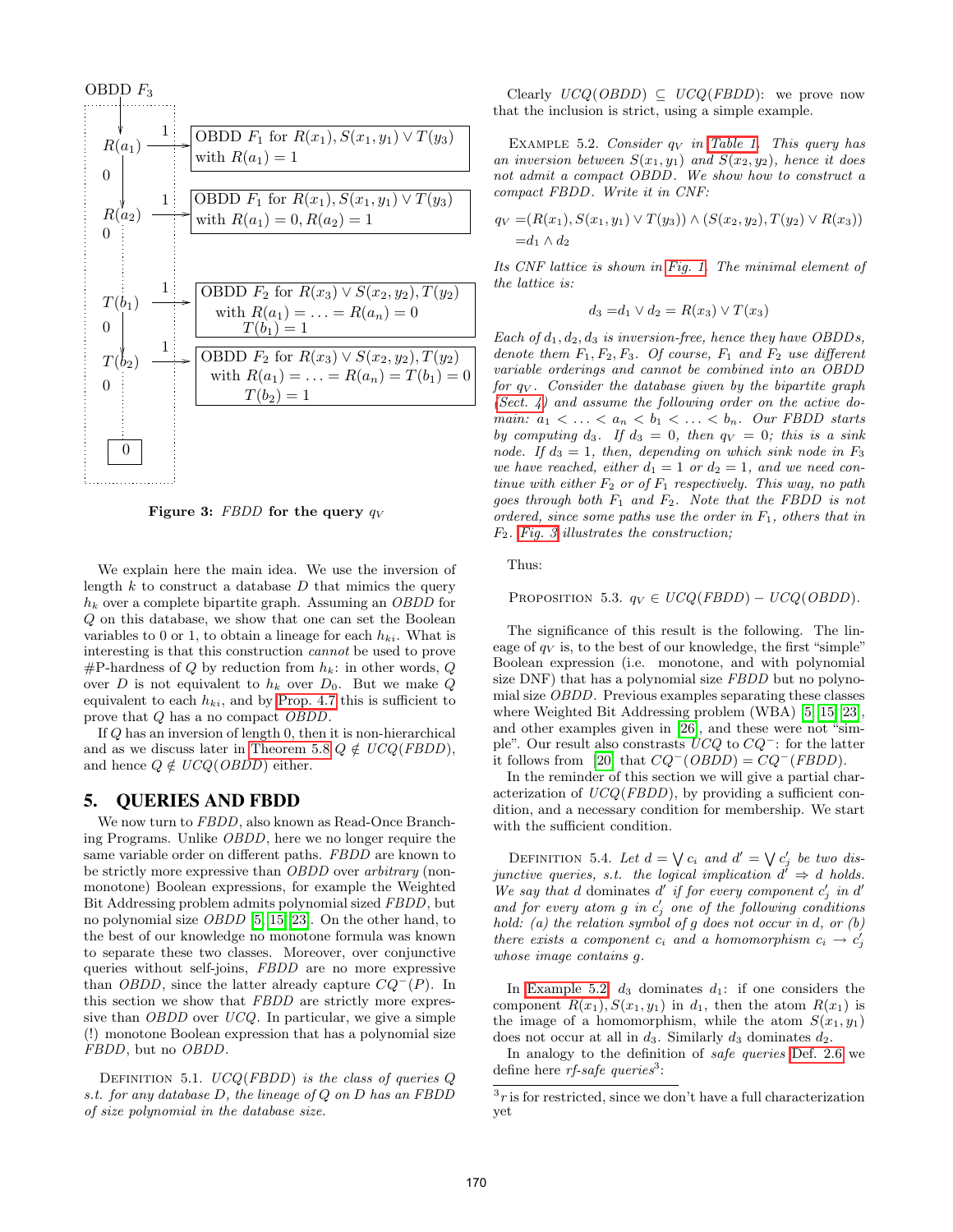DEFINITION 5.5. (1) Let  $Q = d_1 \wedge \ldots \wedge d_k$ , and  $k \geq 2$ . Then  $Q$  is rf-safe if for every element  $x$  in its CNF lattice the disjunctive query  $\lambda(x)$  is rf-safe, and for every two lattice elements  $x \leq y$ ,  $\lambda(x)$  dominates  $\lambda(y)$ . (2) Let  $d = d_0 \vee d_1$ , be a disjunctive query, where  $d_0$  contains all components  $c_i$ without variables, and  $d_1$  contains all components  $c_i$  with at least one variable. Then d is rf-safe if  $d_1$  has a separator w and  $d_1[a/w]$  is rf-safe, for a constant a.

For example, query  $q_V$  is rf-safe, since  $d_3$  dominates both  $d_1$  and  $d_2$ . Our sufficient characterization of  $UCQ(FBDD)$ is:

THEOREM 5.6. Every rf-safe query is in  $UCQ(FBDD)$ .

But this is not a complete characterization. The following query  $q_T$ , is not rf-safe, but one can construct a polynomialsize FBDD for it.

$$
q_T = (T_1(x), A(x), V(x, y, z) \lor T_3(z), C(z) \lor T_2(y), B(y), D(y)),
$$
  
\n
$$
(T_2(y), B(y), V(x, y, z) \lor T_1(x), A(x) \lor T_3(z), C(z)),
$$
  
\n
$$
(T_3(z), C(z), V(x, y, z) \lor T_1(x), A(x) \lor T_2(y), B(y), D(y))
$$

Next, we present our separation result. Recall the query  $q_W$  from [Table 1.](#page-1-0) We prove here:

<span id="page-9-2"></span>THEOREM 5.7.  $q_W \notin UCQ(FBDD)$ .

We will return to this query in the next section.

Our hardness result for FBDD is more limited in scope than that for OBDD; in particular it says nothing about non-hierarchical queries. This, however, follows from a very strong result by Bollig&Wegener[\[1\]](#page-11-16). They showed that, for arbitrary large  $n$ , there exists a bipartite graph  $G$  s.t. the formula  $\Phi = \bigvee_{(i,j)\in G} X_i Y_j$  has no polynomial size  $FBDD^4$ . This immediately implies that the query  $Q = R(x), S(x, y), T(y)$ is not in  $UCQ(FBDD)$ , because from any FBDD for  $Q$  on the complete, bipartited graph one can obtain and FBDD for  $\Phi$  by setting all variables  $X_{S(i,j)} = 1$  for  $(i, j) \in G$  and setting  $X_{S(i,j)} = 0$  for  $(i, j) \notin G$ . In particular, this implies:

<span id="page-9-1"></span>THEOREM 5.8. (cf.  $[1]$ ) If Q is non-hierarchical, then  $Q \notin UCQ(FBDD)$ .

#### <span id="page-9-0"></span>6. QUERIES AND D-DNNFS

d-DNNFs were introduced by Darwiche [\[12\]](#page-11-11); a good survey is [\[13\]](#page-11-1), we review them here briefly. A Negation Normal Form is a rooted DAG, internal nodes are labeled with ∨ or ∧, and leaves are labeled with either a Boolean variable X or its negation  $\neg X$ . Each node x in an NNF represents a Boolean expression  $\Phi_x$ , and the NNF is said to represent  $\Phi_z$ , where z is the root node. A *Decomposable NNF*, or DNNF, is one where for every  $\land$  node, the expressions of its children are over disjoint sets of Boolean variables. A Deterministic DNNF, or d-DNNF is a DNNF where for every  $\vee$ node, the expressions of its children are mutually exclusive. Given a d-DNNF one can compute its probability in polynomial time, by applying the rules  $P(\Phi_x \wedge \Phi_y) = P(\Phi_x)P(\Phi_y)$ 

and  $P(\Phi_x \vee \Phi_y) = P(\Phi_x) + P(\Phi_y)$  (and similarly for nodes with out-degree greater than 2); this justifies our interest in d-DNNF. Any FBDD of size n can be converted to an d-DNNF of size  $5n$  [\[13\]](#page-11-1): for every node x in the FBDD, testing a variable X, write its formula as  $(\neg X) \wedge \Phi_y \vee X \wedge \Phi_z$ , where y and z are the 0-child and the 1-child: obviously, the  $\vee$  is "deterministic", and the ∧'s are "decomposable".

It is open whether d-DNNFs are closed under negation [\[13,](#page-11-1) pp. 14]; NNFs are obviously closed under negation, but the d-DNNFs impose asymmetric restrictions on  $\land$  and  $\lor$ , so by switching them during negation, the resulting NNF is no longer a d-DNNF. For that reason, we extend here d-DNNF's with  $\neg$ -nodes, and denote the result d-DNNF<sup>-</sup>: probability computation can still be done in polynomial time on an d-DNNF<sup>-1</sup>.

DEFINITION 6.1.  $UCQ(UCQ)$  is the class of queries Q s.t. for any database D, the negation of Q's lineage on D has a dDNNF of size polynomial in the database size.  $UCQ(UCQ^-)$  is the class of queries Q whose lineage on a  $database$  D admits a d-DNNF $\bar{ }$  whose size is polynomial in D.

 $UCQ(FBDD) \subseteq UCQ(UCQ) \subseteq UCQ(UCQ^-) \subseteq UCQ(P);$ we prove now that the first inclusion is strict, by using an example.

<span id="page-9-4"></span>EXAMPLE 6.2. Consider  $q_W = d_1 \wedge d_2 \wedge d_3$  in [Fig. 1.](#page-3-0) Denote the three lower points in the lattice as:

$$
d_{12} = d_1 \vee d_2
$$
  
\n
$$
d_{23} = d_2 \vee d_3
$$
  
\n
$$
d_{123} = d_1 \vee d_2 \vee d_3
$$

We have seen in [Theorem 5.7](#page-9-2) that  $q_W$  does not have a polynomial size FBDD. On the other hand, this query is in  $UCQ(P)$ , because  $\mu(\hat{0}, \hat{1}) = 0$ : to compute the probability we only need the other 5 points in the lattice (which form a W, hence the name). Thus, this query is right at the border of  $UCQ(FBDD)$  and  $UCQ(P)$ , an interesting study for d-DNNFs.

We construct a compact d-DNNF for  $\neg q_W$ , by writing:

<span id="page-9-3"></span>
$$
\neg q_W = \neg d_2 \lor (d_2 \land \neg d_1) \lor (d_2 \land \neg d_3) \tag{4}
$$

Both  $\vee$ 's are "deterministic": clearly  $\neg d_2$  is disjoint from the other two, and the last two queries are disjoint because of the implication  $d_2 \Rightarrow d_1 \vee d_3$  (this can be seen from [Fig. 1\)](#page-3-0). On the other hand, each of the three smaller queries in [Eq. 4](#page-9-3) has an OBDD.  $\neg d_2$  has an OBDD because  $d_2$  is inversionfree;  $d_2 \wedge \neg d_1$  has an OBDD because there is no inversion between  $d_2$  and  $d_1$ , hence they have OBDDs using the same variable order, and we can synthesize an OBDD for  $d_2 \wedge \neg d_1$ using [Lemma 4.4.](#page-6-2)

PROPOSITION 6.3.  $q_W \in UCQ(UCQ) - UCQ(FBDD)$ .

The significance of this result is the following. This is, to the best of our knowledge, the first example of a "simple" Boolean expression (meaning monotone, and with a polynomial size DNF) that has a d-DNNF but with no FBDD. The previous separation of FBDD and d-DNNFs is based on a result by Bollig and Wegener [\[2\]](#page-11-21), which we review briefly. Consider a Boolean matrix of variables  $X_{ij}$ . Let  $\Phi_1$  denote

<sup>&</sup>lt;sup>4</sup>Their graph is the following: fix  $n = p^2$  where p is a prime number. Then  $G = \{(a + bp, c + dp) \mid$  $c \equiv (a + bd) \mod p$ .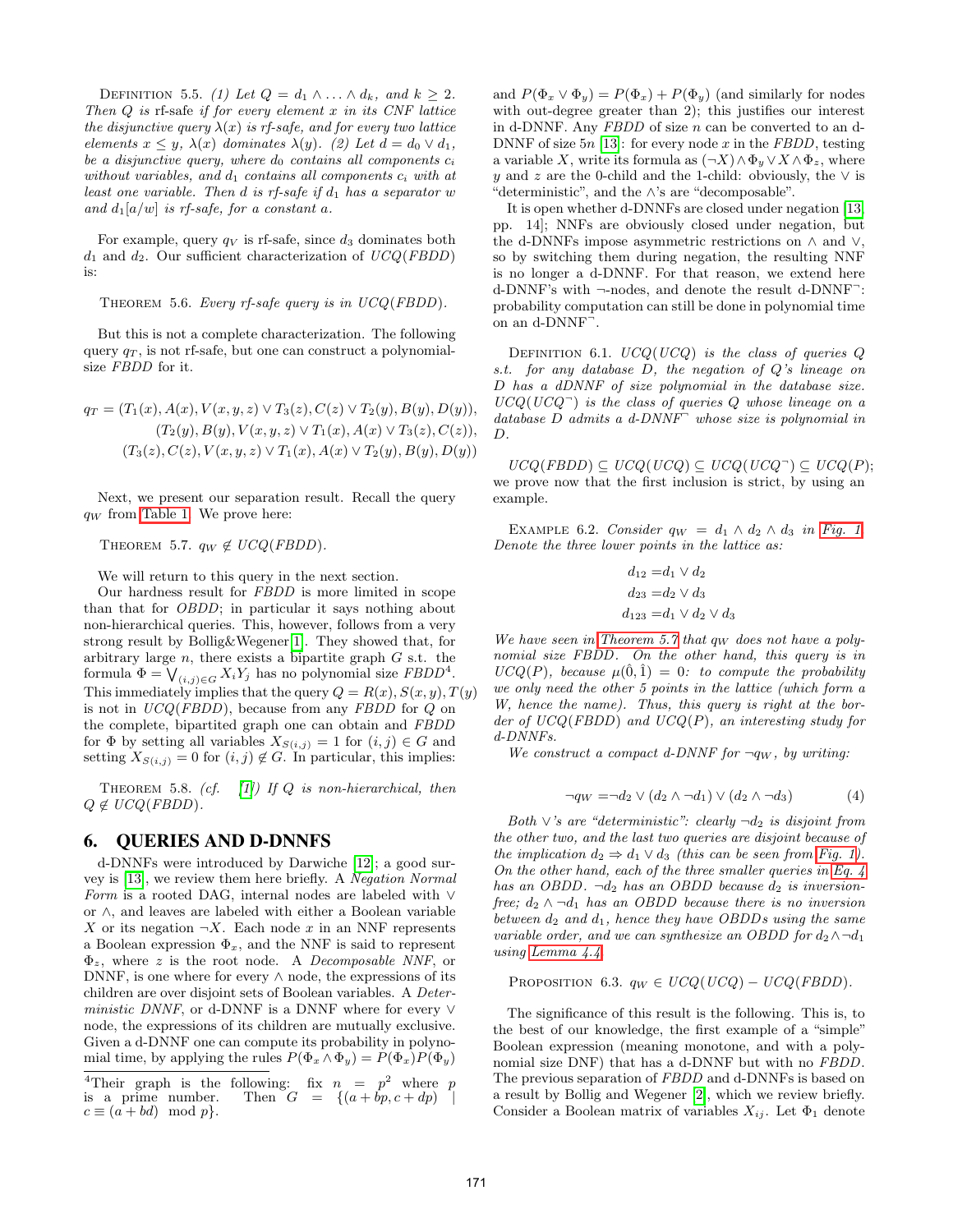the formula "there are an even number of 1's and there is a row consisting only of 1's". Let  $\Phi_2$  denote the formula "there are an odd number of 1's and there is a column consisting only of 1's"; [\[2\]](#page-11-21) show that  $\Phi_1 \vee \Phi_2$  does not have a polynomial size FBDD. However, this formula has a polynomial size d-DNNF, because each of  $\Phi_1, \Phi_2$  that have polynomial size OBDDs and  $\Phi_1 \wedge \Phi_2 \equiv \text{false}$ . Note, however, that these formulas are non-monotone and have exponential size DNF's (they are not in  $AC^0$ ). By contrast, the lineage of  $q_W$  is monotone, has polynomial size DNF, and separates FBDD from d-DNNF.

In the rest of the section, we give a sufficient criteria for a query Q to be in  $UCQ(UCQ^{-})$ , which is quite interesting because it explains the border between d-DNNF's and PTIME in terms of lattice-theoretic concepts. For that purpose we adapt the "incomplete algorithm based on conditioning", which was described in [\[11\]](#page-11-7) in order to illustrate the power of the Mobius' inversion formula approach for capturing all of  $UCQ(P)$ . We adapt here the algorithm to  $UCQ^-$ .

Given a query  $Q = d_1 \wedge \ldots \wedge d_m$ , if  $m = 1$  then Q is a disjunctive query; in this case it must have a separator (otherwise it is #P-hard [\(Theorem 2.4\)](#page-4-1)),  $d_1 = \exists w.Q_1$  and we write:  $\neg Q = \bigwedge_{a \in ADom(D)} d_1[a/w]$ . The  $\wedge$  operator is "decomposable", i.e. its children are independent.

The interesting case is  $m \geq 2$ . Let  $(L, \leq)$  be the CNF lattice: its co-atoms are  $d_1, \ldots, d_m$ , and every element is a meet of co-atoms. Choose a subset  $\Gamma \subseteq L$  (to be described below), and define the query  $C = \bigwedge_{x \in \Gamma} \lambda(x)$ . Let  $u_1, \ldots, u_k$  be the minimal elements of the set  $\{z \mid z \in L, \neg (\exists x \in \Gamma. z \leq x)\}.$ For each  $i = 1, k$  denote the query  $Q_i = \bigwedge_{u_i \leq x} \lambda(x)$ : this is a conjunction of disjunctive queries, and it suffices to take only those  $x$  that are coatoms. Write  $Q$  as:

$$
\neg Q = \neg C \lor (C \land \neg Q)
$$
  
=\neg C \lor (C \land \neg Q\_1) \lor \dots (C \land \neg Q\_k)

All  $\vee$ 's are "deterministic" (i.e. disjoint), because the  $u_i$ 's are minimal elements. Next, write:

$$
C \land \neg Q_i = \neg((\neg C \land \neg Q_i) \lor Q_i)
$$
  
=\neg(\neg (C \lor Q\_i) \lor \neg(\neg Q\_i))

Here, too, the outermost  $\vee$  is "deterministic", which can be seen easily in the first line. After this we continue to compute the d-DNNF<sup>-</sup>, recursively, for  $\neg C, \neg Q_i$ , and  $\neg (C \lor Q_i)$ , for  $i = 1, k$ . Each of these queries is the negation of a  $UCQ$ . Furthermore, the CNF lattice of that  $UCQ$  is a meetsublattice of L. Indeed,  $Q_i = \wedge d_j$  is the disjunction of a subset of the co-atoms  $d_1, \ldots, d_k$ ;  $C = \wedge c_p$  is the disjunction of a subset of queries  $c_p$  in the lattice (not necessarily coatoms); and, by writing  $C \vee Q_i$  as  $\bigwedge (d_j \vee c_p)$  we see that it, too, is the disjunction of queries in L (since  $d_j \vee c_p$  is their meet in L). Thus, if we choose  $\Gamma$  s.t.  $k \geq 2$ : then all these lattices are strict subsets of L and we are guaranteed to make progress, eventually reaching  $m = 1$ .

One strategy is to choose  $\Gamma = \{\hat{0}\}$ : then  $u_1, \ldots, u_k$  are all atoms of the lattice, and we have  $k > 2$  (since in our) lattice  $\ddot{0}$  is the meet of atoms). But, with this strategy we eventually reach every query in the lattice: in some cases, some of these queries are hard (as was  $d_{123}$  in [Example 6.2\)](#page-9-4), and they do not have an d-DNNF<sup>-</sup>. In those cases we need a different strategy.

In general we have a set  $Z \subseteq L$  of elements whose queries are hard: we will choose  $\Gamma$  such that, eventually, all elements

in Z are removed from all sublattices. In [Example 6.2,](#page-9-4)  $Z =$  ${d_{123}}$  and we have chosen  $\Gamma = {d_2}$ : hence  $C = q_2, Q_1 =$  $d_1, Q_2 = d_3, C \wedge Q_1 = d_{12}, C \wedge Q_2 = d_{23}$ , and all five lattices have a single co-atom, none touches the toxic  $d_{123}$ . We need a strategy to choose  $\Gamma$  for a general Z. Here, it helps to notice that, by [Theorem 2.7,](#page-4-0) we must have  $\mu(z, \hat{1}) = 0$  for all  $z \in Z$  (otherwise there is no compact d-DNNF<sup>-</sup>). We set as goal to choose  $\Gamma$  such that, in all sublattices (for C,  $Q_i$ , and  $C \vee Q_i$ , if that sublattice contains some  $z \in Z$ , then  $\mu(z, \tilde{1}) = 0$  for all  $z \in Z$ . This ensures that all Z's will be eliminated: when we reach a lattice with a single coatom x, then  $\mu(x, \hat{1}) = -1$  and we are guaranteed  $x \notin Z$ . The following procedure from [\[11\]](#page-11-7) ensures this:

$$
ZA = \{a \mid a \text{ covers some element } z \in Z\}
$$
  

$$
E = \{\hat{1}\} \cup \text{join-closure}(Z \cup ZA)
$$
  

$$
\Gamma = \text{co-atoms}(E)
$$

<span id="page-10-1"></span>DEFINITION 6.4. Let  $(L, \leq)$  be a lattice, and  $Z \subseteq L$ . We say that Z is erasable in L if either  $Z = \emptyset$  or, denoting  $L_0 = \text{meet-closure}(\Gamma), Z \cap L_0$  is erasable in  $L_0$ .

If Z is erasable, then forall  $z \in Z$ ,  $\mu(z, \hat{1}) = 0$ . Indeed, in any lattice where  $\hat{0}$  is not the meet of co-atoms,  $\mu(\hat{0}, \hat{1}) =$ 0 [\[24\]](#page-11-26): if we ever eliminate z, then z is not the meet of coatoms in [z,  $\hat{1}$ ], hence  $\mu(z, \hat{1}) = 0$ . However, the converse is false: in the lattice of  $q_9$  in [Fig. 1,](#page-3-0) taking  $Z = \{\hat{0}\}\text{, we have}$  $ZA =$  all four atoms,  $E = L$ ,  $\Gamma =$  all four co-atoms, and its meet-closure is L.

This justifies the following definition of *d-safe queries*, analogous to safe queries [Def. 2.6.](#page-4-3)

DEFINITION 6.5. (1) Let  $Q = d_1 \wedge \ldots \wedge d_k$ , and  $k \geq 2$ . Then  $Q$  is d-safe if there exists a subset  $Z$  of its CNF lattice s.t. Z is erasable in L, and for every  $x \in L - Z$ , the query  $\lambda(x)$  is d-safe. (2) Let  $d = c_1 \vee \ldots \vee c_k$  be a disjunctive query, and let  $d = d_0 \cup d_1$ , where  $d_0$  contains all components  $c_i$  without variables, and  $d_1$  contains all components  $c_i$  with at least one variable. Then  $d$  is  $d$ -safe if  $d_1$  has a separator w and  $d_1[a/w]$  is d-safe.

THEOREM 6.6. If Q is d-safe, then it is in  $UCQ(UCQ^-)$ .

Thus, the distinction between d-DNNFs and PTIME over  $UCQ$  boils down to the distinction between an erasable element of a lattice, and an element z for which  $\mu(z, \tilde{1}) = 0$ . The former implies the latter, but the converse fails, as illustrated by  $q_9$  in [Table 1:](#page-1-0)  $q_9$  is in  $UCQ(P)$ , but is not d-safe, because its minimal element  $\hat{0}$  is labeled with  $h_3$  (a hard query), and is not erasable (see [Fig. 1\)](#page-3-0). We conjecture that  $q_9$  does not have a polynomial size d-DNNF $\degree$ .

#### <span id="page-10-0"></span>7. CONCLUSION

We have studied the problem of compiling the query lineage into compact representations. We considered four compilation targets: read-once, OBDD, FBDD, and d-DNNF. We showed that over the query language of unions of conjunctive queries, these four classes form a strict hierarchy. For the first two classes we gave a complete characterization based on the query's syntax. For the last two classes we gave sufficient characterizations.

Our two main separation results (between UCQ(OBDD) and  $UCQ(FBDD)$ , and between  $UCQ(FBDD)$  and  $UCQ(UCQ)$ )